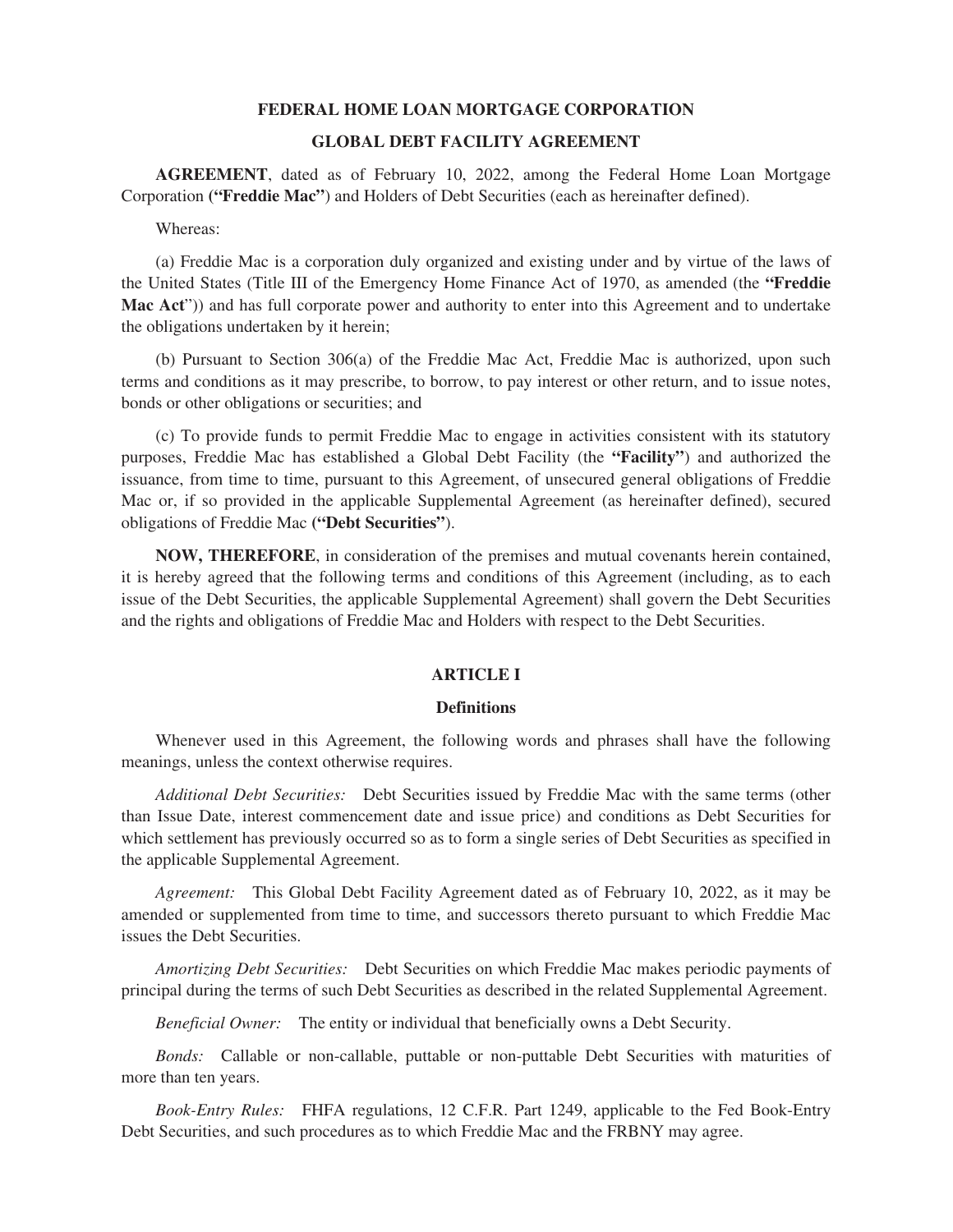*Business Day:* (i) With respect to Fed Book-Entry Debt Securities, any day other than (a) a Saturday, (b) a Sunday, (c) a day on which the FRBNY is closed, (d) as to any Holder of a Fed Book-Entry Debt Security, a day on which the Federal Reserve Bank that maintains the Holder's account is closed, or (e) a day on which Freddie Mac's offices are closed; and (ii) with respect to Registered Debt Securities, any day other than (a) a Saturday, (b) a Sunday, (c) a day on which banking institutions are closed in (i) the City of New York, if the Specified Payment Currency is U.S. dollars or (2) the Principal Financial Center of the country of such Specified Payment Currency, if the Specified Payment Currency is other than U.S. dollars or euro, (d) if the Specified Payment Currency is euro, a day on which the TARGET2 system is not open for settlements, or a day on which payments in euro cannot be settled in the international interbank market as determined by the Global Agent, (e) for any required payment, a day on which banking institutions are closed in the place of payment, or (f) a day on which Freddie Mac's offices are closed.

*Calculation Agent:* Freddie Mac or a bank or broker-dealer designated by Freddie Mac in the applicable Supplemental Agreement as the entity responsible for determining the interest rate on a Variable Rate Debt Security.

*Calculation Date:* In each year, each of those days in the calendar year that are specified in the applicable Supplemental Agreement as being the scheduled Interest Payment Dates regardless, for this purpose, of whether any such date is in fact an Interest Payment Date and, for the avoidance of doubt, a "Calculation Date" may occur prior to the Issue Date or after the last Principal Payment Date.

*Cap:* A maximum interest rate at which interest may accrue on a Variable Rate Debt Security during any Interest Reset Period.

*Citibank — London:* Citibank, N.A., London branch, the Global Agent for Registered Debt Securities.

*Citigroup — Frankfurt:* Citigroup Global Markets Europe AG, the Registrar for Registered Debt Securities.

*Clearstream, Luxembourg:* Clearstream Banking, société anonyme, which holds securities for its participants and facilitates the clearance and settlement of securities transactions between its participants through electronic book-entry changes in accounts of its participants.

*CMT Determination Date:* The second New York Banking Day preceding the applicable Reset Date.

*CMT Rate:* The rate determined by the Calculation Agent in accordance with Section 2.07(i)(M).

*Code:* The Internal Revenue Code of 1986, as amended.

*Common Depositary:* Citibank Europe plc will act as the common depositary for Euroclear, Clearstream, Luxembourg and/or any other applicable clearing system, which will hold Other Registered Debt Securities on behalf of Euroclear, Clearstream, Luxembourg and/or any such other applicable clearing system.

*Convertible Debt Securities:* An issue of Debt Securities that may be convertible to a new security, which may or may not be a debt security of Freddie Mac, as described in the related Supplemental Agreement.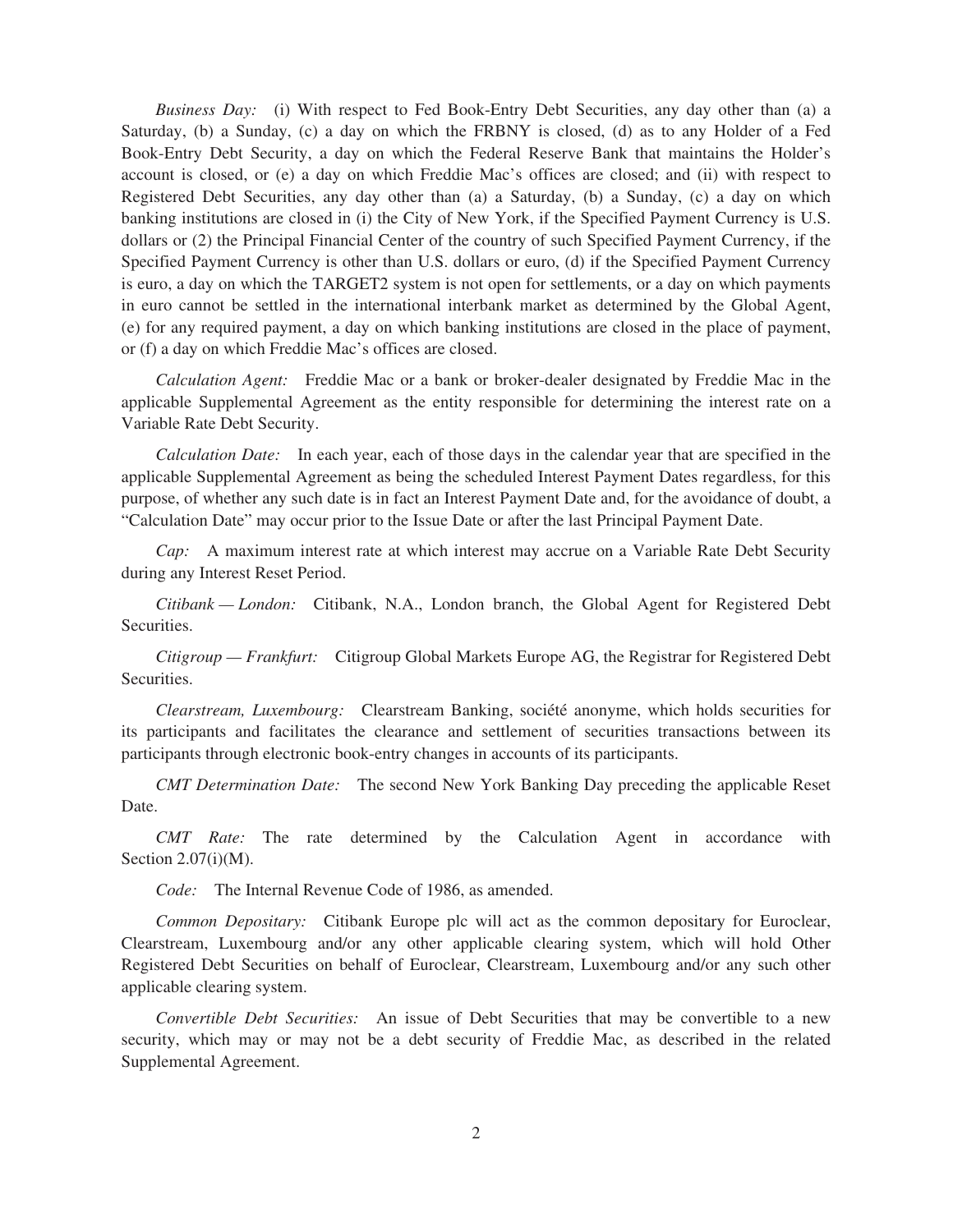*CUSIP Number:* A unique nine-character designation assigned to each Debt Security by the CUSIP Service Bureau and used to identify each issuance of Debt Securities on the records of the Federal Reserve Banks or DTC, as applicable.

*Dealers:* Firms that engage in the business of dealing or trading in debt securities as agents, brokers or principals.

*Debt Securities:* Unsecured subordinated or unsubordinated notes, bonds and other debt securities issued from time to time by Freddie Mac under the Facility, or if so provided in the applicable Supplemental Agreement, secured obligation issued from time to time by Freddie Mac under the Facility.

*Deleverage Factor:* A Multiplier of less than one by which an applicable Index is multiplied.

*Depository:* DTC or any successor.

*Deposits:* Deposits commencing on the applicable Reset Date.

*Determination Date:* The date as of which the rate of interest applicable to an Interest Reset Period is determined.

*Determination Period:* The period from, and including, one Calculation Date to, but excluding, the next Calculation Date.

*DTC:* The Depository Trust Company, a limited-purpose trust company, which holds securities for DTC participants and facilitates the clearance and settlement of transactions between DTC participants through electronic book-entry changes in accounts of DTC participants.

*DTC Registered Debt Securities:* Registered Debt Securities registered in the name of a nominee of DTC, which will clear and settle through the system operated by DTC.

*Euroclear:* Euroclear System, a depositary that holds securities for its participants and clears and settles transactions between its participants through simultaneous electronic book-entry delivery against payment.

*Extendible Variable Rate Securities:* Variable Rate Debt Securities, the maturity of which may be extended at a Beneficial Owner's option effective as of certain specified dates, subject to a final maturity date, and that bear interest at variable rates subject to different Spreads for different specified periods.

*Facility:* The Global Debt Facility described in the Offering Circular dated February 10, 2022 under which Freddie Mac issues the Debt Securities.

*Fed Book-Entry Debt Securities:* U.S. dollar denominated Debt Securities issued and maintained in book-entry form on the Fed Book-Entry System.

*Fed Book-Entry System:* The book-entry system of the Federal Reserve Banks which provides book-entry holding and settlement for U.S. dollar denominated securities issued by the U.S. Government, certain of its agencies, instrumentalities, government-sponsored enterprises and international organizations of which the United States is a member.

*Federal Funds Rate (Daily):* The rate determined by the Calculation Agent in accordance with Section  $2.07(i)(N)$ .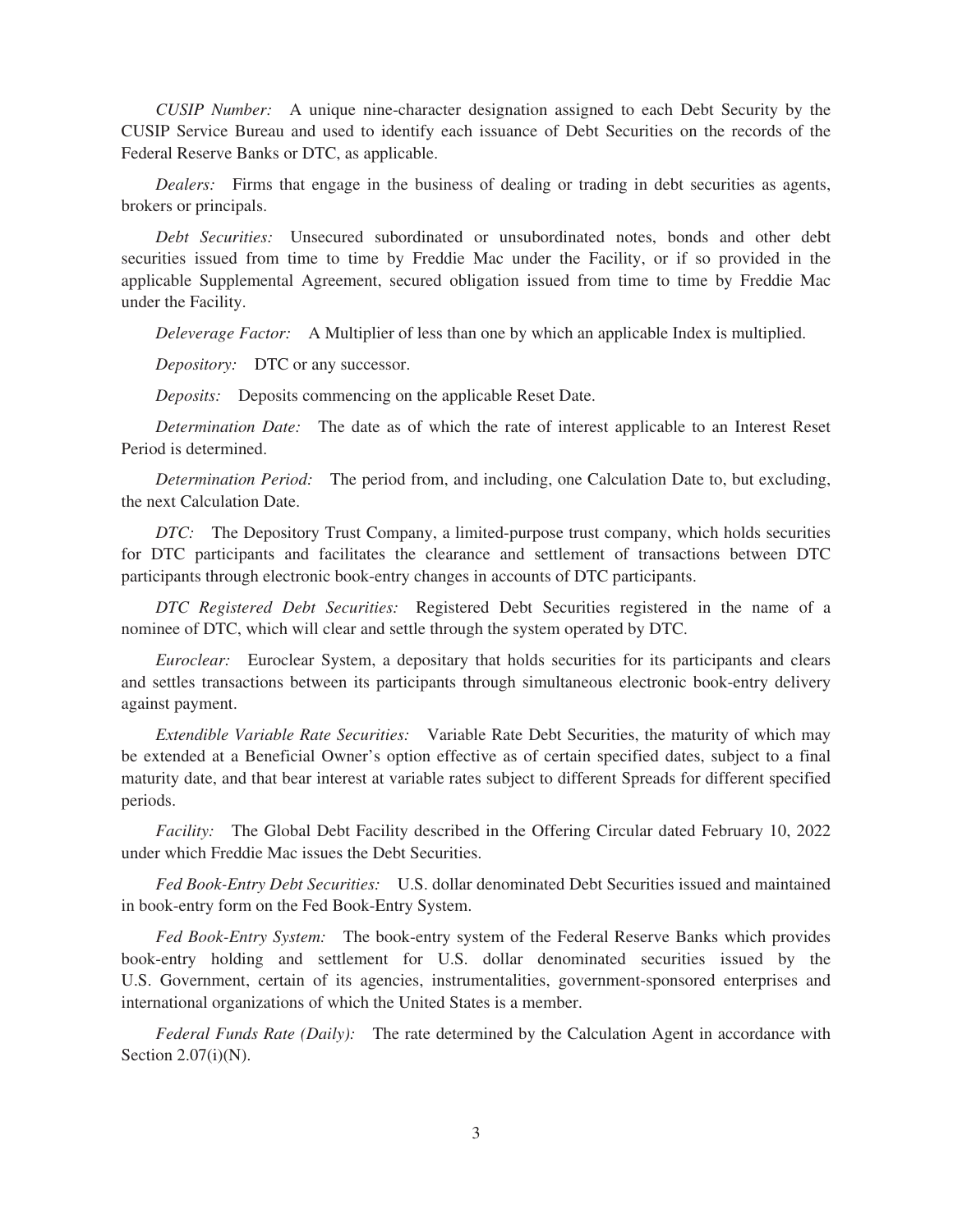*Federal Funds Rate (Daily) Determination Date:* The applicable Reset Date; provided, however, that if the Reset Date is not a Business Day, then the Federal Funds Rate (Daily) Determination Date means the Business Day immediately following the applicable Reset Date.

*Federal Reserve:* The Board of Governors of the Federal Reserve System.

*Federal Reserve Bank:* Each U.S. Federal Reserve Bank that maintains Debt Securities in book-entry form.

*Federal Reserve Banks:* Collectively, the Federal Reserve Banks.

*Fiscal Agency Agreement:* The Uniform Fiscal Agency Agreement between Freddie Mac and the FRBNY.

*Fiscal Agent:* The FRBNY is fiscal agent for Fed Book-Entry Debt Securities.

*Fixed Principal Repayment Amount:* An amount equal to 100% of the principal amount of a Debt Security, payable on the applicable Maturity Date or earlier date of redemption or repayment or a specified amount above or below such principal amount, as provided in the applicable Supplemental Agreement.

*Fixed Rate Debt Securities:* Debt Securities that bear interest at a single fixed rate.

*Fixed/Variable Rate Debt Securities:* Debt Securities that bear interest at a single fixed rate during one or more specified periods and at a variable rate determined by reference to one or more Indices, or otherwise, during one or more other periods. As to any such fixed rate period, the provisions of this Agreement relating to Fixed Rate Debt Securities shall apply, and, as to any such variable rate period, the provisions of this Agreement relating to Variable Rate Debt Securities shall apply.

*Floor:* A minimum interest rate at which interest may accrue on a Debt Security during any Interest Reset Period.

*Freddie Mac:* Federal Home Loan Mortgage Corporation, a government-sponsored enterprise chartered by Congress pursuant to the Freddie Mac Act.

*Freddie Mac Act:* Title III of the Emergency Home Finance Act of 1970, as amended, 12 U.S.C. § 1451-1459.

*FRB:* The Board of Governors of the Federal Reserve System.

*FRBNY:* The Federal Reserve Bank of New York.

*FRBNY's Website:* The website of the FRBNY, currently at http://www.newyorkfed.org, or any successor source.

*Global Agency Agreement:* The agreement between Freddie Mac, the Global Agent and the Registrar.

*Global Agent:* The entity selected by Freddie Mac to act as its fiscal, transfer and paying agent for Registered Debt Securities.

*H.15:* The statistical release entitled "Statistical Release H.15, Selected Interest Rates" as published by the Federal Reserve, or any successor publication of the Federal Reserve available on its website at http://www.federalreserve.gov/releases/h15/or any successor site.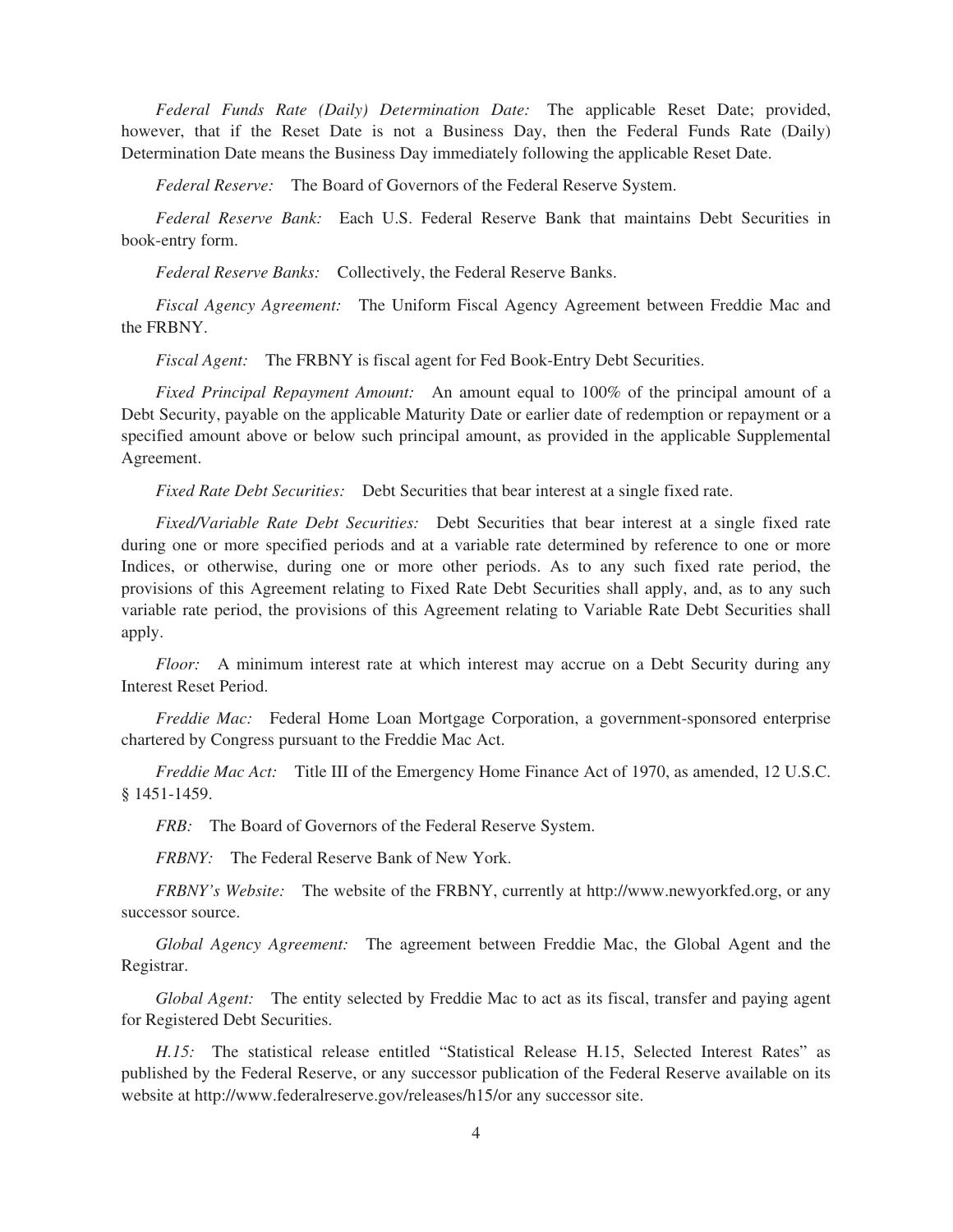*Holder:* In the case of Fed Book-Entry Debt Securities, the entity whose name appears on the book-entry records of a Federal Reserve Bank as Holder; in the case of Registered Debt Securities in global registered form, the depository, or its nominee, in whose name the Registered Debt Securities are registered on behalf of a related clearing system; and, in the case of Registered Debt Securities in definitive registered form, the person or entity in whose name such Debt Securities are registered in the Register.

*Holding Institutions:* Entities eligible to maintain book-entry accounts with a Federal Reserve Bank.

*Index:* SOFR, Prime Rate, Treasury Rate, CMT Rate, or Federal Funds Rate (Daily) or other specified interest rate, exchange rate or other index, as the case may be.

*Index Currency:* The currency or currency unit specified in the applicable Supplemental Agreement with respect to which an Index will be calculated for a Variable Rate Debt Security. If no such currency or currency unit is specified in the applicable Supplemental Agreement, the Index Currency will be U.S. dollars.

*Index Maturity:* The period with respect to which an Index will be calculated for a Variable Rate Debt Security that is specified in the applicable Supplemental Agreement.

*Interest Component:* Each future interest payment, or portion thereof, due on or prior to the Maturity Date, or if the Debt Security is subject to redemption or repayment prior to the Maturity Date, the first date on which such Debt Security is subject to redemption or repayment.

*Interest Payment Date:* The date or dates on which interest on Debt Securities will be payable in arrears.

*Interest Payment Period:* Unless otherwise provided in the applicable Supplemental Agreement, the period beginning on (and including) the Issue Date or the most recent Interest Payment Date, as the case may be, and ending on (but excluding) the earlier of the next Interest Payment Date or the Principal Payment Date.

*Interest Reset Period:* The period beginning on the applicable Reset Date and ending on the calendar day preceding the next Reset Date.

*Issue Date:* The date on which Freddie Mac wires an issue of Debt Securities to Holders or other date specified in the applicable Supplemental Agreement.

*Leverage Factor:* A Multiplier of greater than one by which an applicable Index is multiplied.

*London Banking Day:* Any day on which commercial banks are open for business (including dealings in foreign exchange and deposits in the Index Currency) in London.

*Maturity Date:* The date, one day or longer from the Issue Date, on which a Debt Security will mature unless extended, redeemed or repaid prior thereto.

*Mortgage Linked Amortizing Debt Securities:* Amortizing Debt Securities on which Freddie Mac makes periodic payments of principal based on the rate of payments on referenced mortgage or mortgage-related assets, as described in the related Supplemental Agreement.

*Multiplier:* A constant or variable number (which may be greater than or less than one) to be multiplied by the relevant Index for a Variable Rate Debt Security.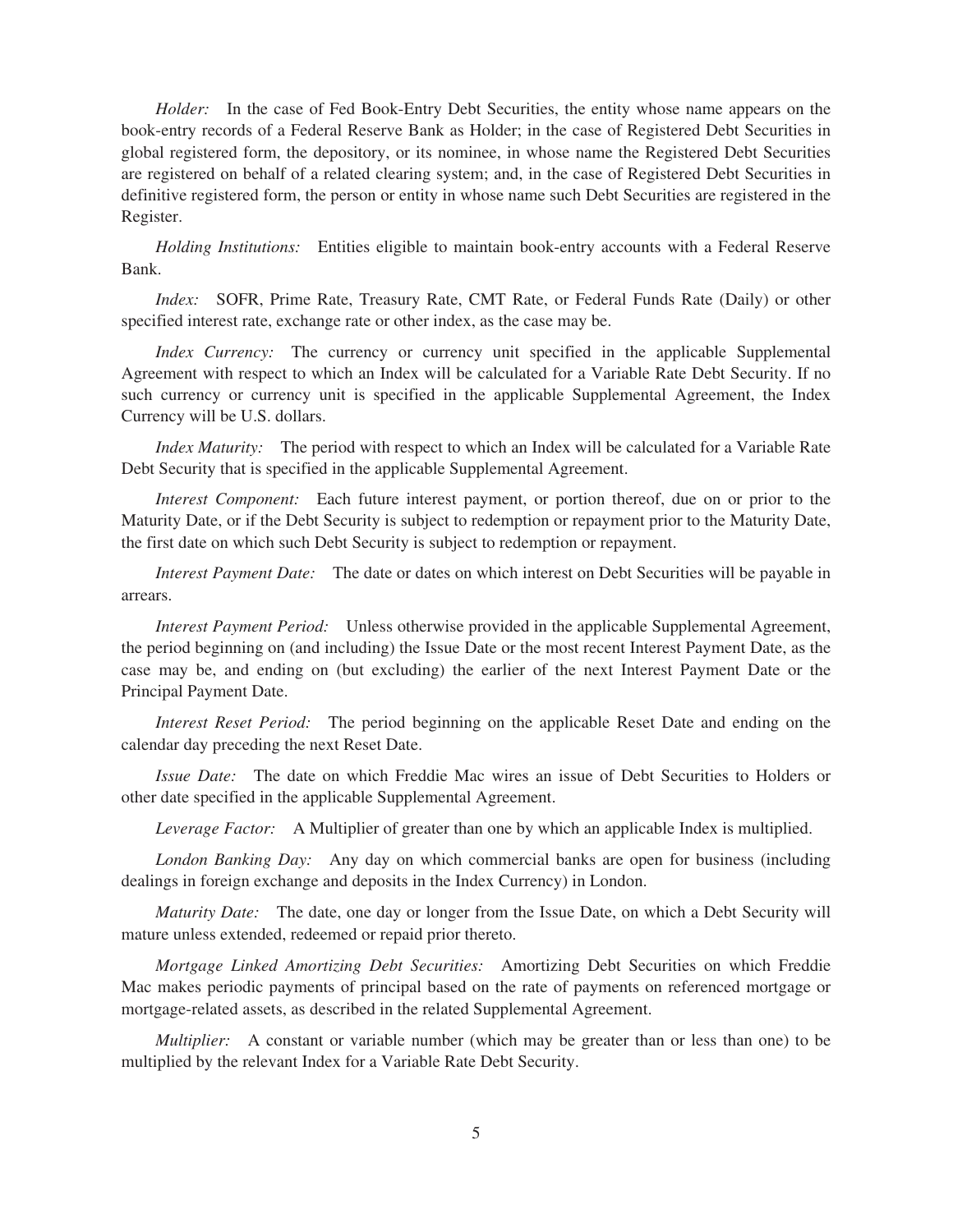*Notes:* Callable or non-callable, puttable or non-puttable Debt Securities with maturities of more than one day.

*New York Banking Day:* Any day other than (a) a Saturday, (b) a Sunday, (c) a day on which banking institutions in the City of New York are required or permitted by law or executive order to close, or (d) a day on which the FRBNY is closed.

*Offering Circular:* The Freddie Mac Global Debt Facility Offering Circular dated February 10, 2022 (including any related Offering Circular Supplement) and successors thereto.

*OID Determination Date:* The last day of the last accrual period ending prior to the date of the meeting of Holders (or, for consents not at a meeting, prior to a date established by Freddie Mac). The accrual period will be the same as the accrual period used by Freddie Mac to determine its deduction for accrued original issue discount under section 163 (e) of the Code.

*Other Registered Debt Securities:* Registered Debt Securities that are not DTC Registered Debt Securities, that are deposited with a Common Depositary and that will clear and settle through the systems operated by Euroclear, Clearstream, Luxembourg and/or any such other applicable clearing system other than DTC.

*Pricing Supplement:* A supplement to the Offering Circular that describes the specific terms of, and provides pricing information and other information for, an issue of Debt Securities or which otherwise amends, modifies or supplements the terms of the Offering Circular.

*Prime Rate:* The rate determined by the Calculation Agent in accordance with Section  $2.07(i)(K)$ .

*Prime Rate Determination Date:* The New York Banking Day preceding the applicable Reset Date.

*Principal Component:* The principal payment plus any interest payments that are either due after the date specified in, or are specified as ineligible for stripping in, the applicable Supplemental Agreement.

*Principal Financial Center:* (1) with respect to U.S. dollars, Sterling, Yen and Swiss francs, the City of New York, London, Tokyo and Zurich, respectively; or (2) with respect to any other Index Currency, the city specified in the related Pricing Supplement.

*Principal Payment Date:* The Maturity Date, or the earlier date of redemption or repayment, if any (whether such redemption or repayment is in whole or in part).

*Range Accrual Debt Securities:* Variable Rate Debt Securities on which no interest may accrue during periods when the applicable Index is outside a specified range as described in the related Supplemental Agreement.

*Record Date:* As to Registered Debt Securities issued in global form, the close of business on the Business Day immediately preceding such Interest Payment Date. As to Registered Debt Securities issued in definitive form, the fifteenth calendar day preceding an Interest Payment Date. Interest on a Registered Debt Security will be paid to the Holder of such Registered Debt Security as of the close of business on the Record Date.

*Reference Bonds:* U.S. dollar denominated non-callable and non-puttable Reference Securities with maturities of more than ten years.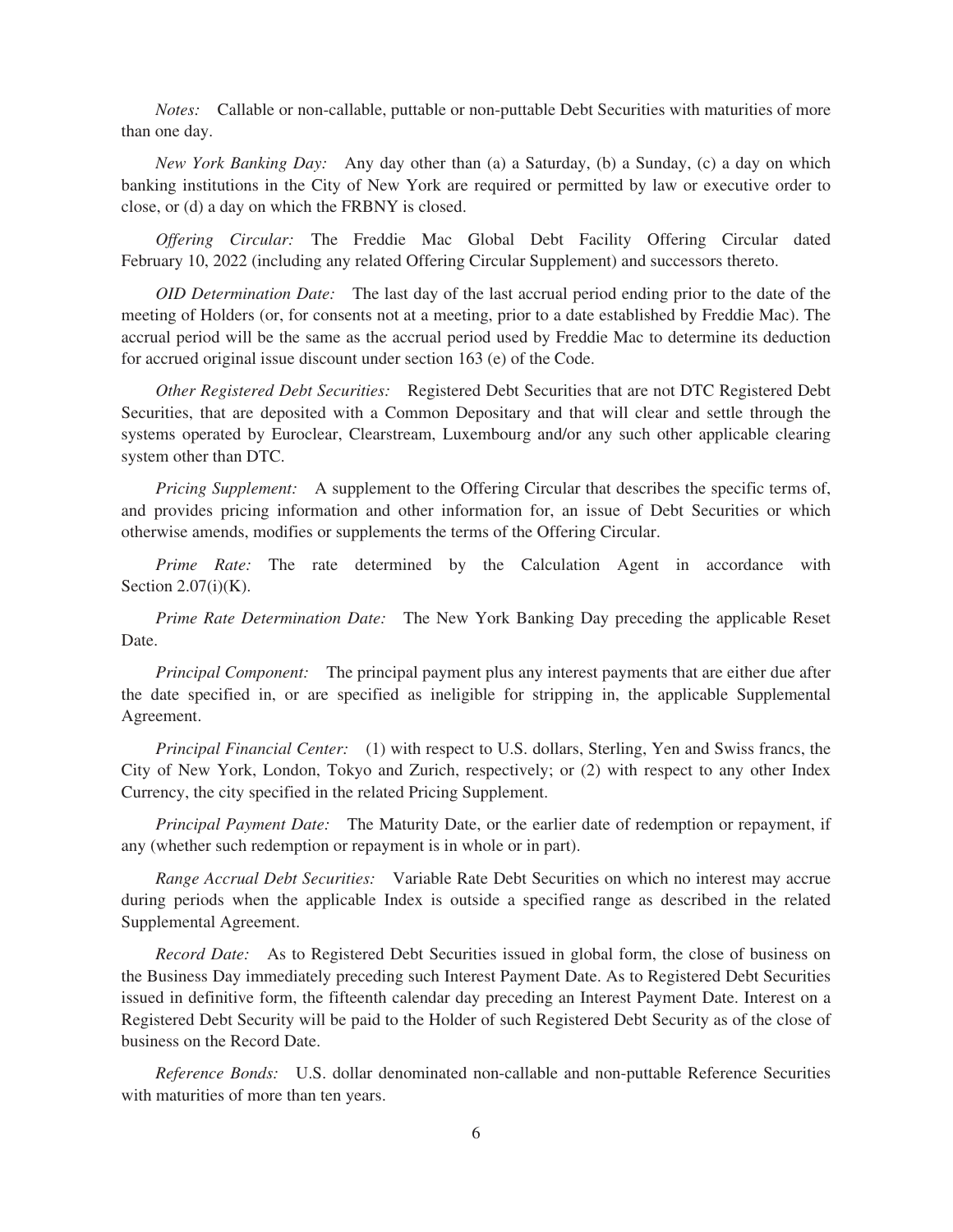*Reference Notes:* U.S. dollar denominated non-callable and non-puttable Reference Securities with maturities of more than one year.

*Reference Securities:* Scheduled U.S. dollar denominated issues of Debt Securities in large principal amounts, which may be either Reference Bonds or Reference Notes.

*Register:* A register of the Holders of Registered Debt Securities maintained by the Registrar.

*Registered Debt Securities:* Debt Securities issued and maintained in global registered or definitive registered form on the books and records of the Registrar.

*Registrar:* The entity selected by Freddie Mac to maintain the Register.

*Representative Amount:* A principal amount of not less than U.S. \$1,000,000 that, in the Calculation Agent's sole judgment, is representative for a single transaction in the relevant market at the relevant time.

*Reset Date:* The date on which a new rate of interest on a Debt Security becomes effective.

*Reuters:* Reuters Group PLC or any successor service.

*Reuters USAUCTION10 Page:* The display designated as "USAUCTION10" (or any successor page) provided by Reuters.

*Reuters USAUCTION11 Page:* The display designated as "USAUCTION11" (or any successor page) provided by Reuters.

*Reuters US PRIME1 Page:* The display designated as page "USPRIME1"' (or any successor page) provided by Reuters

*Secured Overnight Financing Rate:* The secured overnight financing rate published by the FRBNY on the FRBNY's Website.

*SOFR:* The rate determined by the Calculation Agent in accordance with Section 2.07(i)(H).

*Specified Currency:* The currency or currency unit in which a Debt Security may be denominated and in which payments of principal of and interest on a Debt Security may be made.

*Specified Interest Currency:* The Specified Currency provided for the payment of interest on Debt Securities.

*Specified Payment Currency:* The term to which the Specified Interest Currency and Specified Principal Currency are referred collectively.

*Specified Principal Currency:* The Specified Currency provided for the payment of principal on Debt Securities.

*Spread:* A constant or variable percentage or number to be added to or subtracted from the relevant Index for a Variable Rate Debt Security.

*Step Debt Securities:* Debt Securities that bear interest at different fixed rates during different specified periods.

*Sterling:* British pounds sterling.

*Supplemental Agreement:* An agreement which, as to the related issuance of Debt Securities, supplements the other provisions of this Agreement and identifies and establishes the particular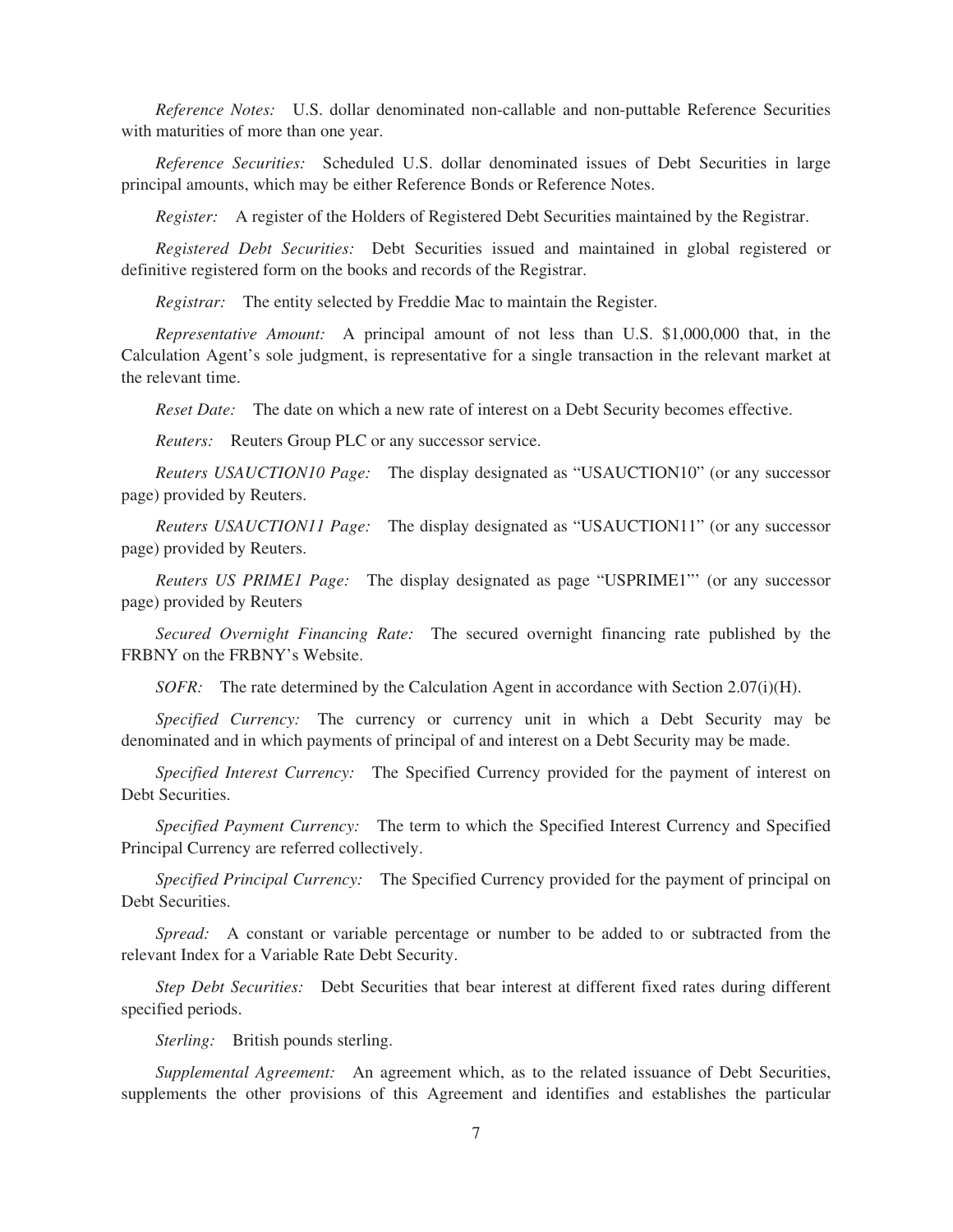offering of Debt Securities issued in respect thereof. A Supplemental Agreement may be documented by a supplement to this Agreement, a Pricing Supplement, a confirmation or a terms sheet. A Supplemental Agreement may, as to any particular issuance of Debt Securities, modify, amend or supplement the provisions of this Agreement in any respect whatsoever. A Supplemental Agreement shall be effective and binding as of its publication, whether or not executed by Freddie Mac.

*TARGET2:* The Trans-European Automated Real-Time Gross Settlement Express Transfer payment system which utilizes a single shared platform and which was launched on November 19, 2007.

*Treasury Auction:* The most recent auction of Treasury Bills prior to a given Reset Date.

*Treasury Bills:* Direct obligations of the United States.

*Treasury Department:* United States Department of the Treasury.

*Treasury Rate:* The rate determined by the Calculation Agent in accordance with Section  $2.07(i)(L)$ .

*Treasury Rate Determination Date:* The day of the week in which the Reset Date falls on which Treasury Bills would normally be auctioned or, if no auction is held for a particular week, the first Business Day of that week. Treasury Bills are normally sold at auction on Monday of each week, unless that day is a legal holiday, in which case the auction is normally held on the following Tuesday, except that the auction may be held on the preceding Friday; provided, however, that if an auction is held on the Friday of the week preceding the Reset Date, the Treasury Rate Determination Date will be that preceding Friday; and provided, further, that if the Treasury Rate Determination Date would otherwise fall on the Reset Date, that Reset Date will be postponed to the next succeeding Business Day.

*U.S. Government Securities Business Day:* Any day except for (i) a Saturday, (ii) a Sunday, (iii) a day on which the Securities Industry and Financial Markets Association recommends that the fixed income departments of its members be closed for the entire day for purposes of trading in United States government securities, or (iv) a day on which the FRBNY is closed for business.

*Variable Principal Repayment Amount:* The principal amount determined by reference to one or more Indices or otherwise, payable on the applicable Maturity Date or date of redemption or repayment of a Debt Security, as specified in the applicable Supplemental Agreement.

*Variable Rate Debt Securities:* Debt Securities that bear interest at a variable rate, and reset periodically, determined by reference to one or more Indices or otherwise. The formula for a variable rate may include a Spread.

*Yen:* Japanese yen.

*Zero Coupon Debt Securities:* Debt Securities that do not bear interest and may be issued at a discount to their principal amount.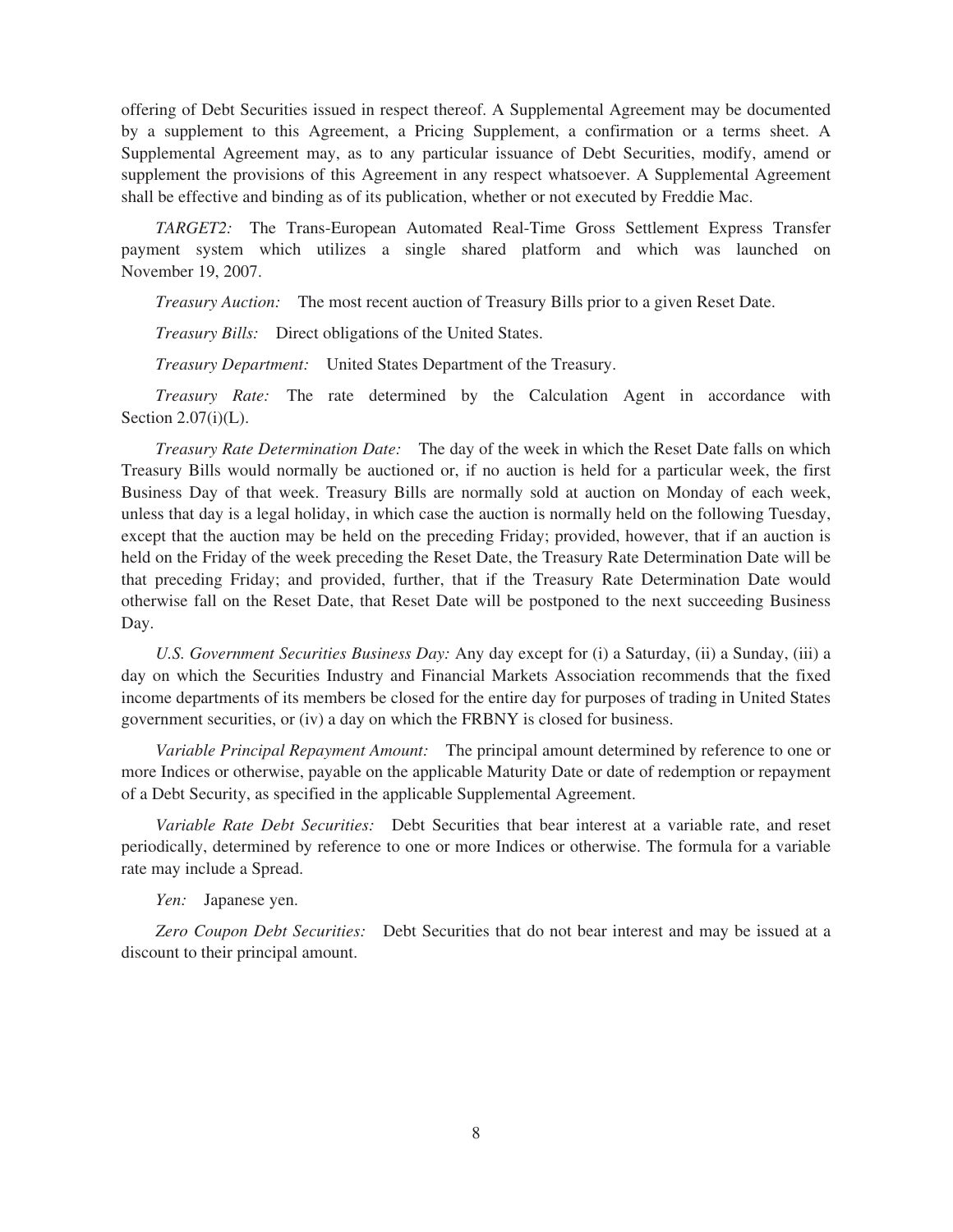# **ARTICLE II**

# **Authorization; Certain Terms**

### **Section 2.01. Authorization.**

Debt Securities shall be issued by Freddie Mac in accordance with the authority vested in Freddie Mac by Section 306(a) of the Freddie Mac Act. The indebtedness represented by the Debt Securities shall be unsecured general obligations of Freddie Mac, or, if so provided in the applicable Supplemental Agreement, secured obligations of Freddie Mac. Debt Securities shall be offered from time to time by Freddie Mac in an unlimited amount and shall be known by the designation given them, and have the Maturity Dates stated, in the applicable Supplemental Agreement. Freddie Mac, in its discretion and at any time, may offer Additional Debt Securities having the same terms and conditions as Debt Securities previously offered. The Debt Securities may be issued as Reference Securities, which includes Reference Notes and Reference Bonds, or may be issued as any other Debt Securities denominated in U.S. dollars or other currencies, with maturities of one day or longer and may be in the form of Notes or Bonds or otherwise. Issuances may consist of new issues of Debt Securities or reopenings of an existing issue of Debt Securities.

#### **Section 2.02. Other Debt Securities Issued Hereunder.**

Freddie Mac may from time to time create and issue Debt Securities including Convertible Debt Securities hereunder which contain terms and conditions not specified in this Agreement. Such Debt Securities shall be governed by the applicable Supplemental Agreement and, to the extent that the terms of this Agreement are not inconsistent with Freddie Mac's intent in creating and issuing such Debt Securities, by the terms of this Agreement. Such Debt Securities shall be secured or unsecured obligations of Freddie Mac. If the Debt Securities are secured obligations of Freddie Mac, the provisions of Article V hereof shall apply to such Debt Securities.

# **Section 2.03. Specified Currencies and Specified Payment Currencies.**

(a) Each Debt Security shall be denominated and payable in such Specified Currency as determined by Freddie Mac. Fed Book-Entry Debt Securities will be denominated and payable in U.S. dollars only.

(b) Except under the circumstances provided in Article VI hereof, Freddie Mac shall make payments of any interest on Debt Securities in the Specified Interest Currency and shall make payments of the principal of Debt Securities in the Specified Principal Currency. The Specified Currency for the payment of interest and principal with respect to any Debt Security shall be set forth in the applicable Supplemental Agreement.

#### **Section 2.04. Minimum Denominations.**

The Debt Securities shall be issued and maintained in the minimum denominations of U.S. \$1,000 and additional increments of U.S. \$1,000 for U.S. dollar denominated Debt Securities, unless otherwise provided in the applicable Supplemental Agreement and as may be allowed or required from time to time by the relevant regulatory authority or any laws or regulations applicable to the relevant Specified Currency. In the case of Zero Coupon Debt Securities, denominations will be expressed in terms of the principal amount payable on the Maturity Date.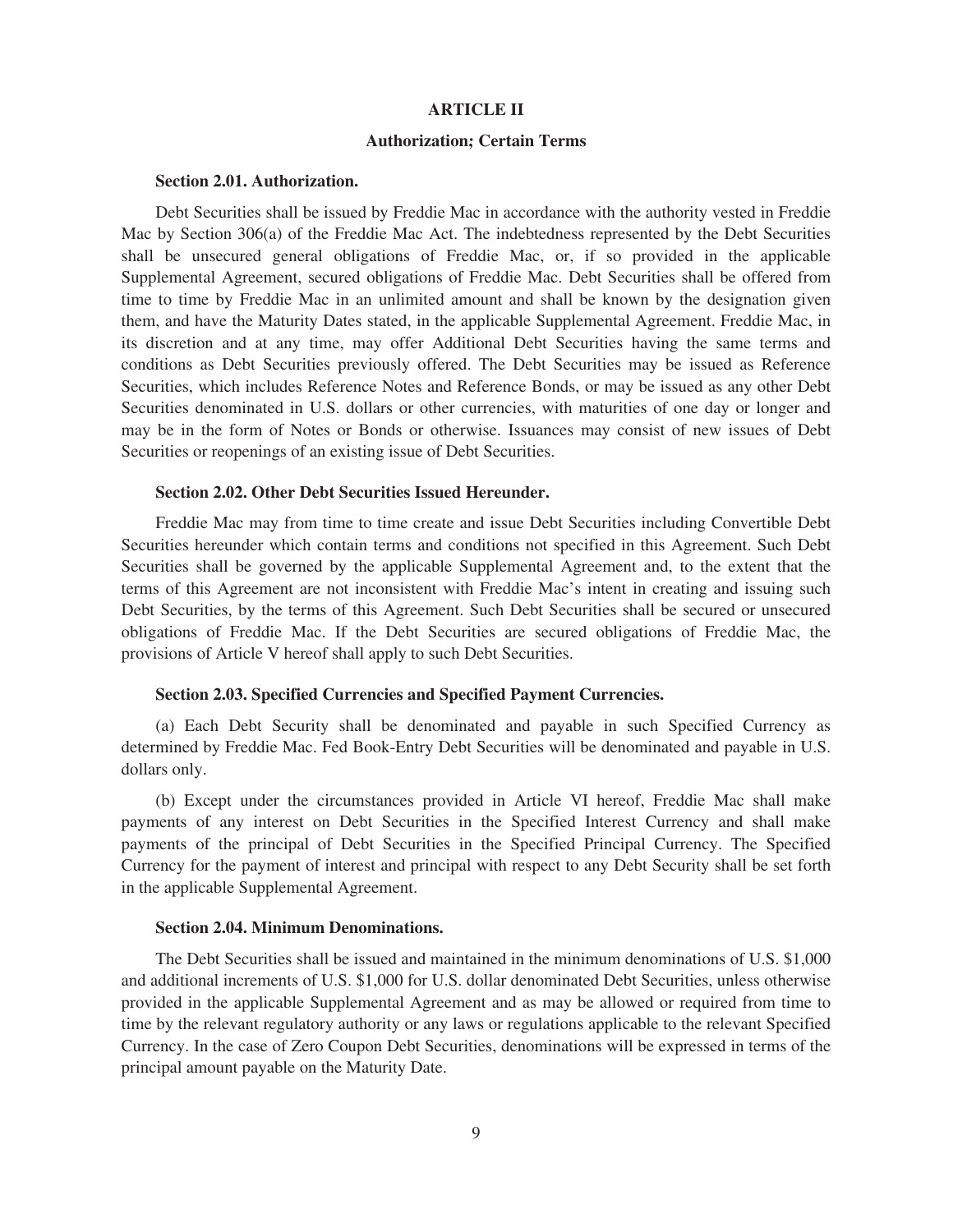# **Section 2.05. Maturity.**

(a) Each Debt Security shall mature on its Maturity Date, as provided in the applicable Supplemental Agreement, unless redeemed at the option of Freddie Mac or repaid at the option of the Holder prior thereto in accordance with the provisions described under Section 2.06. Debt Securities may be issued with minimum or maximum maturities allowed or required from time to time by the relevant regulatory or stock exchange authority or clearing systems or any laws or regulations applicable to the Specified Currency.

(b) If so provided in the applicable Supplemental Agreement, certain Debt Securities may have provision permitting their Beneficial Owner to elect to extend the initial Maturity Date specified in such Supplemental Agreement, or any later date to which the maturity of such Debt Securities has been extended, on specified dates. However, the maturity of such Debt Securities may not be extended beyond the final Maturity Date specified in the Supplemental Agreement.

(c) The principal amount payable on the Maturity Date of a Debt Security shall be a Fixed Principal Repayment Amount or a Variable Principal Repayment Amount, in each case as provided in the applicable Supplemental Agreement.

# **Section 2.06. Optional Redemption and Optional Repayment.**

(a) The Supplemental Agreement for any particular issue of Debt Securities shall provide whether such Debt Securities may be redeemed at Freddie Mac's option or repayable at the Holder's option, in whole or in part, prior to their Maturity Date. If so provided in the applicable Supplemental Agreement, an issue of Debt Securities shall be subject to redemption at the option of Freddie Mac, or repayable at the option of the Holders, in whole or in part, on one or more specified dates, at any time on or after a specified date, or during one or more specified periods of time. The redemption or repayment price for such Debt Securities (or such part of such Debt Securities as is redeemed or repaid) shall be an amount provided in, or determined in a manner provided in, the applicable Supplemental Agreement, together with accrued and unpaid interest to the date fixed for redemption or repayment.

(b) Unless otherwise provided in the applicable Supplemental Agreement, notice of optional redemption shall be given to Holders of the related Debt Securities not less than 5 Business Days prior to the date of redemption in the manner provided in Section 7.07. The date that we provide such notice constitutes the first Business Day for purposes of this minimum notice period. Freddie Mac also announces its intent to redeem certain Debt Securities on the Freddie Mac website at http://www.freddiemac.com/debt/html/redemption\_release.html.

(c) In the case of a partial redemption of an issue of Fed Book-Entry Debt Securities by Freddie Mac, such Fed Book-Entry Debt Securities shall be redeemed pro rata. In the case of a partial redemption of an issue of Registered Debt Securities by Freddie Mac, one or more of such Registered Debt Securities shall be reduced by the Global Agent in the amount of such redemption, subject to the principal amount of such Registered Debt Securities after redemption remaining in an authorized denomination. The effect of any partial redemption of an issue of Registered Debt Securities on the Beneficial Owners of such Registered Debt Securities will depend on the procedures of the applicable clearing system and, if such Beneficial Owner is not a participant therein, on the procedures of the participant through which such Beneficial Owner owns its interest.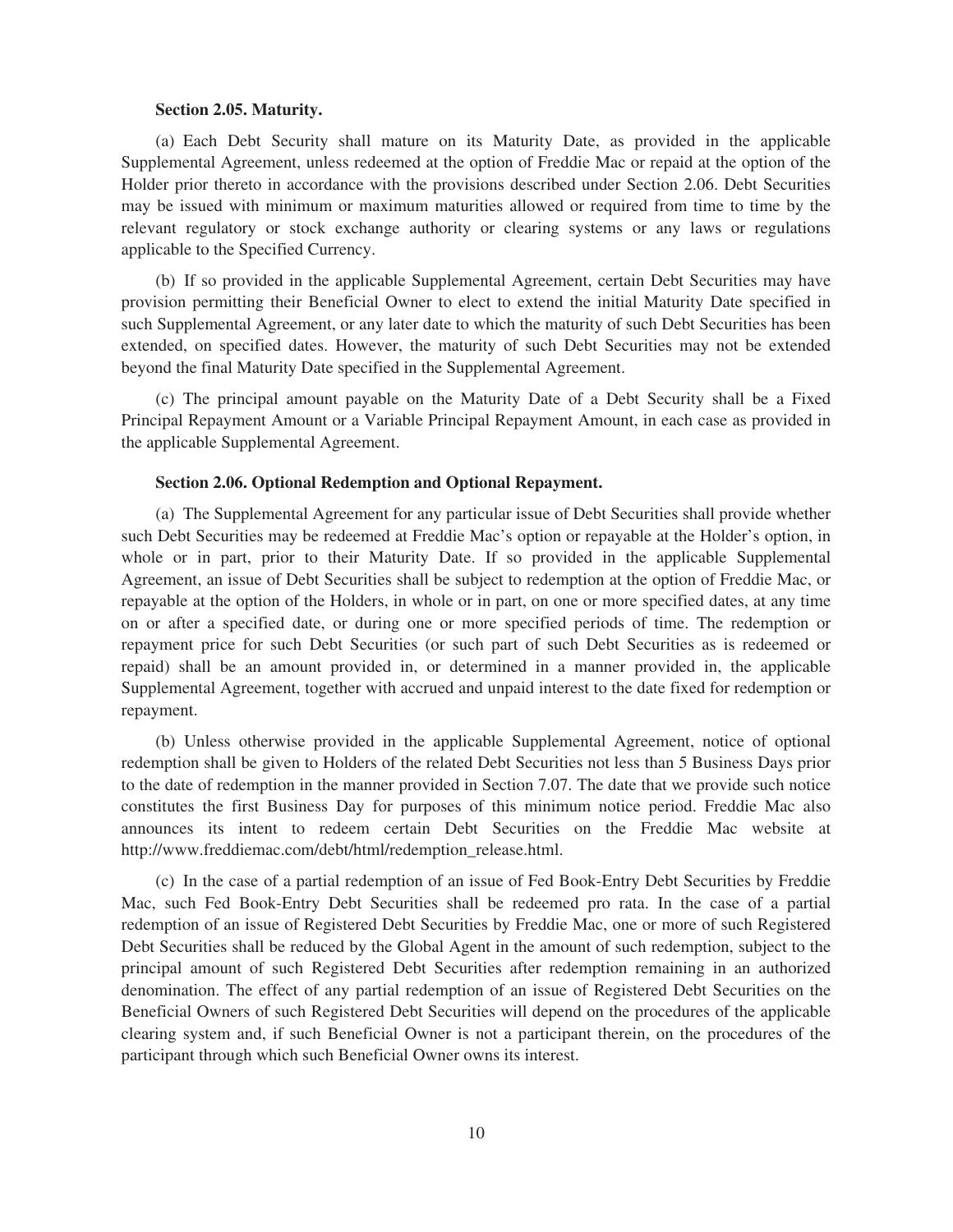(d) If so provided in the applicable Supplemental Agreement, certain Debt Securities shall be repayable, in whole or in part, by Freddie Mac at the option of the relevant Holders thereof or otherwise, on one or more specified dates, at any time on or after a specified date, or during one or more specified periods of time, upon terms and procedures provided in the applicable Supplemental Agreement. Unless otherwise provided in the applicable Supplemental Agreement, in the case of a Registered Debt Security, to exercise such option, the Holder shall deposit with the Global Agent (i) such Registered Debt Security; and (ii) a duly completed notice of optional repayment in the form obtainable from the Global Agent, in each case not more than the number of days nor less than the number of days specified in the applicable Supplemental Agreement prior to the date fixed for repayment. Unless otherwise specified in the applicable Supplemental Agreement, no such Registered Debt Security (or notice of repayment) so deposited may be withdrawn without the prior consent of Freddie Mac or the Global Agent. Unless otherwise provided in the applicable Supplemental Agreement, in the case of a Fed Book-Entry Debt Security, if the Beneficial Owner wishes to exercise such option, then the Beneficial Owner shall give notice thereof to Freddie Mac through the relevant Holding Institution as provided in the applicable Supplemental Agreement.

(e) The principal amount payable upon redemption or repayment of a Debt Security shall be a Fixed Principal Repayment Amount or a Variable Principal Repayment Amount, in each case as provided in the applicable Supplemental Agreement.

# **Section 2.07. Payment Terms of the Debt Securities.**

(a) Debt Securities shall bear interest at one or more fixed rates or variable rates or may not bear interest. If so provided in the applicable Supplemental Agreement, Debt Securities may be separated by a Holder into one or more Interest Components and Principal Components. The Offering Circular or the applicable Supplemental Agreement for such Debt Securities shall specify the procedure for stripping such Debt Securities into such Interest and Principal Components.

(b) The applicable Supplemental Agreement shall specify the frequency with which interest, if any, is payable on the related Debt Securities. Interest on Debt Securities shall be payable in arrears on the Interest Payment Dates specified in the applicable Supplemental Agreement and on each Principal Payment Date.

(c) Each issue of interest-bearing Debt Securities shall bear interest during each Interest Payment Period. No interest on the principal of any Debt Security will accrue on or after the Principal Payment Date on which such principal is repaid.

(d) The determination by the Calculation Agent of the interest rate on, or any Index in relation to, a Variable Rate Debt Security and the determination of any payment on any Debt Security (or any interim calculation in the determination of any such interest rate, index or payment) shall, absent manifest error, be final and binding on all parties. If a principal or interest payment error occurs, Freddie Mac may correct it by adjusting payments to be made on later Interest Payment Dates or Principal Payment Dates (as appropriate) or in any other manner Freddie Mac considers appropriate. If the source of an Index changes in format, but the Calculation Agent determines that the Index source continues to disclose the information necessary to determine the related interest rate substantially as required, the Calculation Agent will amend the procedure for obtaining information from that source to reflect the changed format. All Index values used to determine principal or interest payments are subject to correction within 30 days from the applicable payment. The source of a corrected value must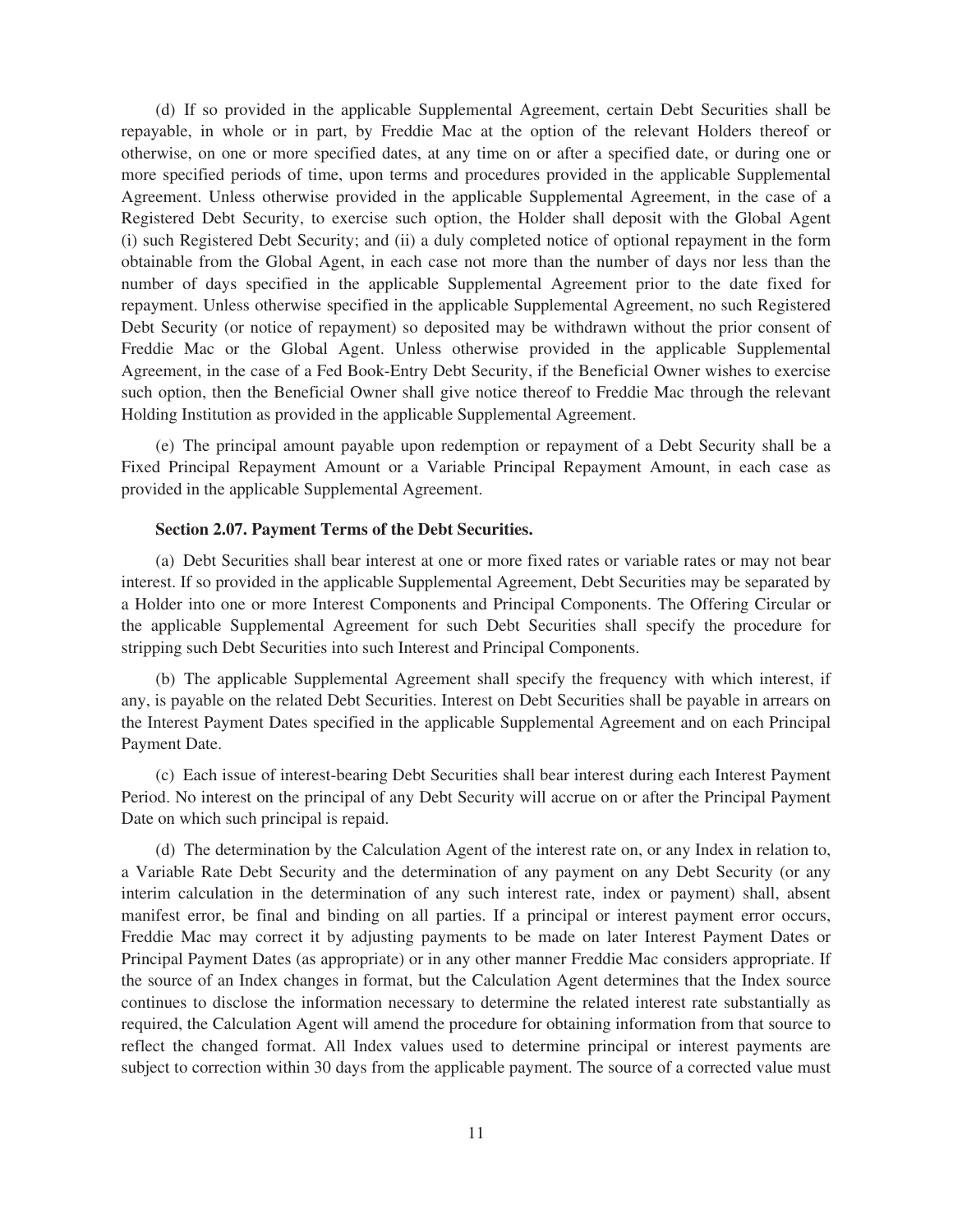be the same source from which the original value was obtained. A correction might result in an adjustment on a later date to the amount paid to the Holder.

(e) Payments on Debt Securities shall be rounded, in the case of U.S. dollars, to the nearest cent or, in the case of a Specified Payment Currency other than U.S. dollars, to the nearest smallest transferable unit (with one-half cent or unit being rounded upwards).

(f) In the event that any jurisdiction imposes any withholding or other tax on any payment made by Freddie Mac (or our agent or any other person potentially required to withhold) with respect to a Debt Security, Freddie Mac (or our agent or such other person) will deduct the amount required to be withheld from such payment, and Freddie Mac (or our agent or such other person) will not be required to pay additional interest or other amounts, or redeem or repay the Debt Securities prior to the applicable Maturity Date, as a result.

# (g) *Fixed Rate Debt Securities*

Fixed Rate Debt Securities shall bear interest at a single fixed interest rate. The applicable Supplemental Agreement shall specify the fixed interest rate per annum on a Fixed Rate Debt Security. Unless otherwise specified in the applicable Supplemental Agreement, interest on a Fixed Rate Debt Security shall be computed on the basis of a 360-day year consisting of twelve 30-day months.

#### (h) *Step Debt Securities*

Step Debt Securities shall bear interest from their Issue Date to a specified date at their initial fixed interest rate and from that date to their Maturity Date at one or more different fixed interest rates that shall be prescribed as of the Issue Date. A Step Debt Security will have one or more step periods. The applicable Supplemental Agreement shall specify the fixed interest rate per annum payable on Step Debt Securities for each related period from issuance to maturity. Unless otherwise specified in the applicable Supplemental Agreement, interest on a Step Debt Security shall be computed on the basis of a 360-day year consisting of twelve 30-day months.

# (i) *Variable Rate Debt Securities*

(A) Variable Rate Debt Securities shall bear interest at a variable rate determined on the basis of a direct or an inverse relationship to one or more specified Indices or otherwise, (x) plus or minus a Spread, if any, or (y) multiplied by one or more Leverage or Deleverage Factors, if any, as specified in the applicable Supplemental Agreement. Variable Rate Debt Securities also may bear interest in any other manner described in the applicable Supplemental Agreement.

(B) Variable Rate Debt Securities may have a Cap and/or a Floor.

(C) The applicable Supplemental Agreement shall specify the accrual method (i.e., the day count convention) for calculating interest or any relevant accrual factor on the related Variable Rate Debt Securities. The accrual method may incorporate one or more of the following defined terms:

**"Actual/360"** shall mean that interest or any other relevant accrual factor shall be calculated on the basis of the actual number of days elapsed in a year of 360 days.

**"Actual/365 (fixed)"** shall mean that interest or any other relevant accrual factor shall be calculated on the basis of the actual number of days elapsed in a year of 365 days, regardless of whether accrual or payment occurs during a calendar leap year.

**"Actual/Actual"** shall mean, unless otherwise indicated in the applicable Supplemental Agreement, that interest or any other relevant accrual factor shall be calculated on the basis of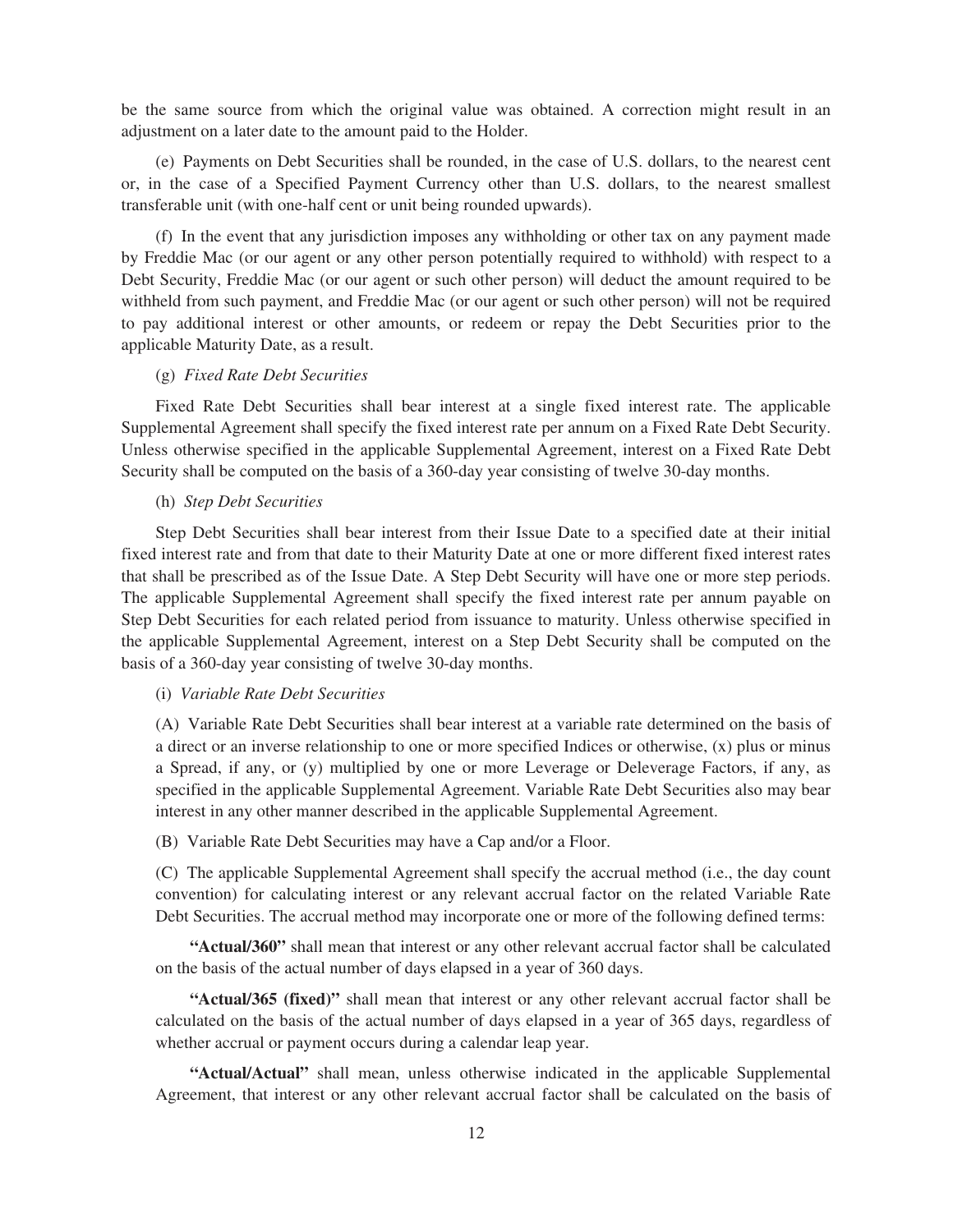(x) the actual number of days elapsed in the Interest Payment Period divided by 365, or (y) if any portion of the Interest Payment Period falls in a calendar leap year, (A) the actual number of days in that portion divided by 366 plus (B) the actual number of days in the remaining portion divided by 365. If so indicated in the applicable Supplemental Agreement, "Actual/Actual" shall mean interest or any other relevant accrual factor shall be calculated in accordance with the definition of "Actual/Actual" adopted by the International Securities Market Association (**"Actual/Actual (ISMA)"**), which means a calculation on the basis of the following:

(1) where the number of days in the relevant Interest Payment Period is equal to or shorter than the Determination Period during which such Interest Payment Period ends, the number of days in such Interest Payment Period divided by the product of (A) the number of days in such Determination Period and (B) the number of Interest Payment Dates that would occur in one calendar year; or

(2) where the Interest Payment Period is longer than the Determination Period during which the Interest Payment Period ends, the sum of (A) the number of days in such Interest Payment Period falling in the Determination Period in which the Interest Payment Period begins divided by the product of  $(X)$  the number of days in such Determination Period and (Y) the number of Interest Payment Dates that would occur in one calendar year; and (B) the number of days in such Interest Payment Period falling in the next Determination Period divided by the product of  $(X)$  the number of days in such Determination Period and  $(Y)$  the number of Interest Payment Dates that would occur in one calendar year.

(D) The applicable Supplemental Agreement shall specify the frequency with which the rate of interest on the related Variable Rate Debt Securities shall reset. The applicable Supplemental Agreement also shall specify the Reset Date. If the interest rate will reset within an Interest Payment Period, then the interest rate in effect on the sixth Business Day preceding an Interest Payment Date will be the interest rate for the remainder of that Interest Payment Period and the first day of each Interest Payment Period also will be a Reset Date. Variable Rate Debt Securities may bear interest prior to the initial Reset Date at an initial interest rate, if any, specified in the applicable Supplemental Agreement. If so, then the first day of the first Interest Payment Period will not be a Reset Date. The rate of interest applicable to each Interest Reset Period shall be determined as provided below or in the applicable Supplemental Agreement.

Except for a Variable Rate Debt Security as to which the rate of interest thereon is determined by reference to SOFR, Prime Rate, Treasury Rate, CMT Rate, or Federal Funds Rate (Daily) or as otherwise set forth in the applicable Supplemental Agreement, the Determination Date for a Variable Rate Debt Security means the second Business Day preceding the Reset Date applicable to an Interest Reset Period.

(E) If the rate of interest on a Variable Rate Debt Security is subject to adjustment within an Interest Payment Period, accrued interest shall be calculated by multiplying the principal amount of such Variable Rate Debt Security by an accrued interest factor. Unless otherwise specified in the applicable Supplemental Agreement, this accrued interest factor shall be computed by adding the interest factor calculated for each Interest Reset Period in such Interest Payment Period and rounding the sum to nine decimal places. The interest factor for each such Interest Reset Period shall be computed by (1) multiplying the number of days in the Interest Reset Period by the interest rate (expressed as a decimal) applicable to such Interest Reset Period; and (2) dividing the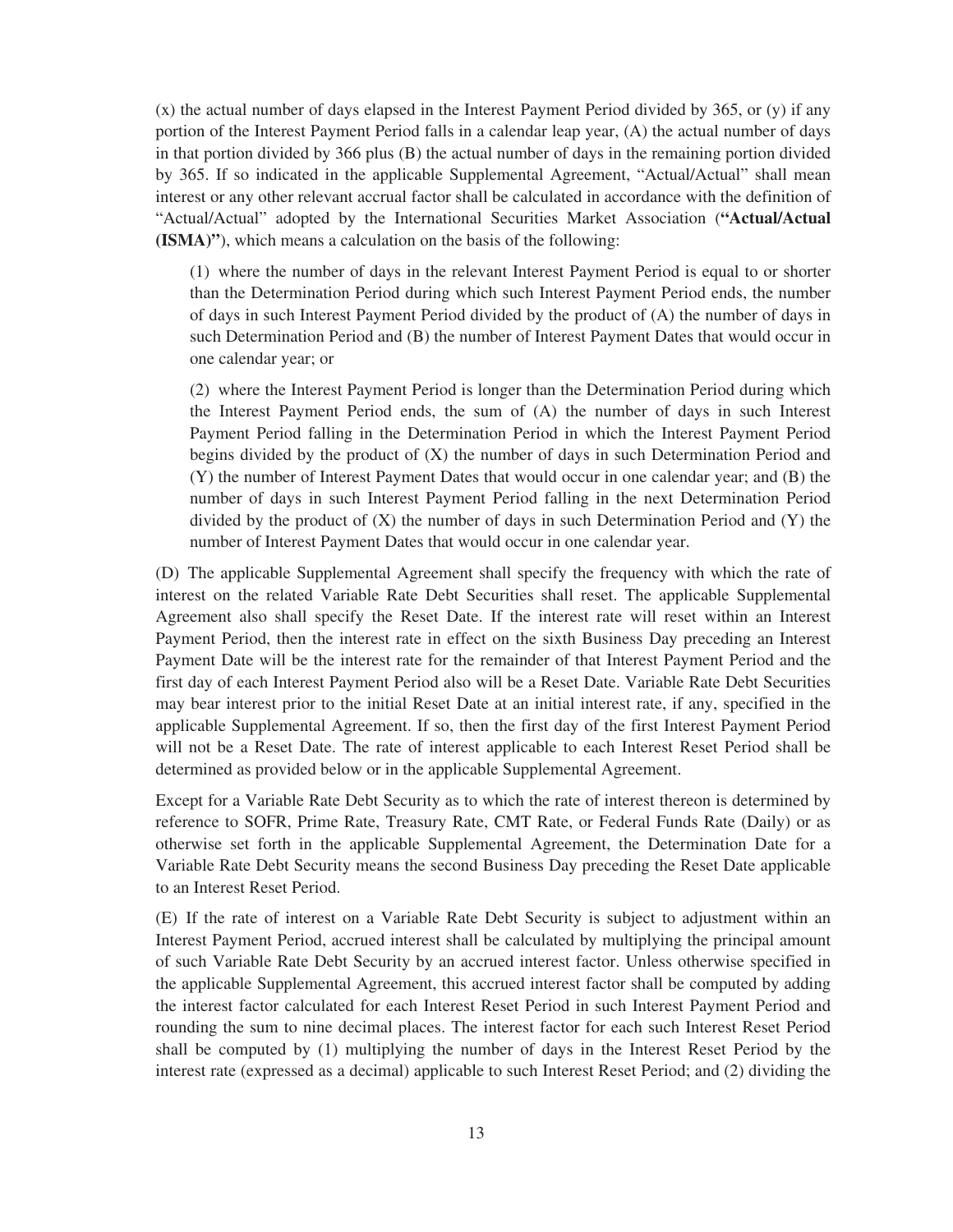product by the number of days in the year referred to in the accrual method specified in the applicable Supplemental Agreement.

(F) For each issue of Variable Rate Debt Securities, the Calculation Agent shall also cause the interest rate for the applicable Interest Reset Period and the amount of interest accrued on the minimum denomination specified for such issue to be made available to Holders as soon as practicable after its determination but in no event later than two Business Days thereafter. Such interest amounts so made available may subsequently be amended (or appropriate alternative arrangements made by way of adjustment) without notice in the event of an extension or shortening of the Interest Reset Period.

(G) If the applicable Supplemental Agreement specifies SOFR as the applicable Index for determining the rate of interest for the related Variable Rate Debt Security, the following provisions shall apply (unless otherwise specified in the applicable Supplemental Agreement):

**"SOFR"** means the Secured Overnight Financing Rate published by the FRBNY on the FRBNY's Website. With respect to any U.S. Government Securities Business Day:

(1) the Secured Overnight Financing Rate published for such U.S. Government Securities Business Day as such rate appears on the FRBNY's Website at 3:00 p.m. (New York time) on the immediately following U.S. Government Securities Business Day (the "SOFR Determination Time");

(2) if the rate specified in (1) above does not so appear, the Secured Overnight Financing Rate as published in respect of the first preceding U.S. Government Securities Business Day for which the Secured Overnight Financing Rate was published on the FRBNY's Website;

**"Compounded SOFR"** means the rate of return of a daily compound interest investment computed in accordance with the following formula (and the resulting percentage will be rounded, if necessary, to the nearest one hundred-thousandth of a percentage point, with 0.000005 being rounded upwards to 0.00001):

$$
\left[\prod_{i=1}^{d_0} \left(1 + \frac{\text{SOFR}_i \times n_i}{360}\right) - 1\right] \times \frac{360}{d}
$$

where, for purposes of applying the above formula:

"d<sub>0</sub>," for any Observation Period, is the number of U.S. Government Securities Business Days in the relevant Observation Period;

**"i"** is a series of whole numbers from one to d0, each representing the relevant U.S. Government Securities Business Day in chronological order from, and including, the first U.S. Government Securities Business Day in the relevant Observation Period;

"SOFR<sub>i</sub>," for any U.S. Government Securities Business Day "i" in the relevant Observation Period, is equal to SOFR in respect of that day "i";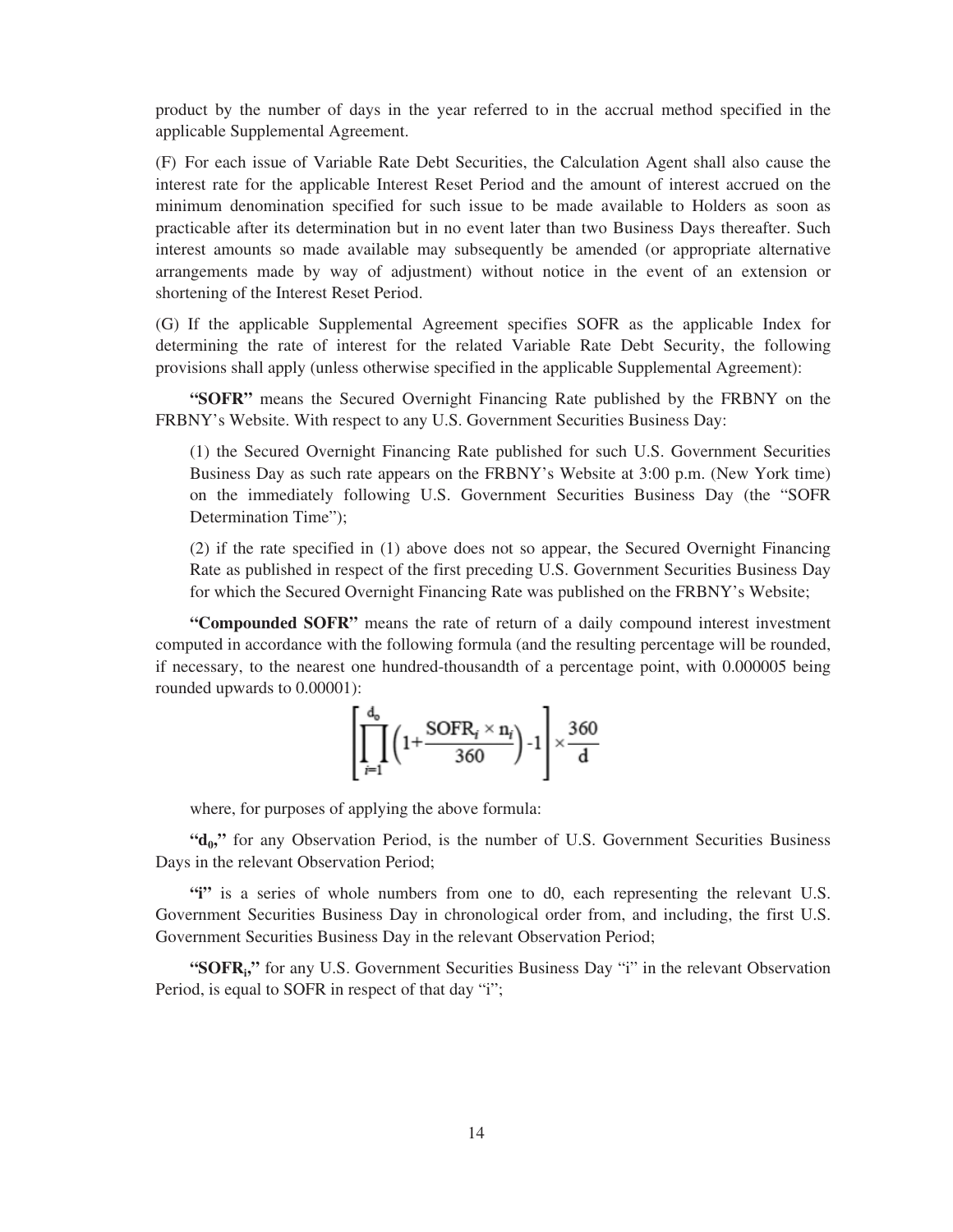"n<sub>i</sub>" for any U.S. Government Securities Business Day "i" in the relevant Observation Period, is the number of calendar days from, and including, such U.S. Government Securities Business Day "i" to, but excluding, the following U.S. Government Securities Business Day  $("i+1")$ ; and

**"d"** is the number of calendar days in the relevant Observation Period.

The following definitions solely apply to the preceding description of SOFR and Compounded SOFR:

**"FRBNY's Website"** means the website of the FRBNY, currently at http://www.newyorkfed.org, or any successor source.

**"Observation Period"** means, in respect of each Interest Period, the period from, and including, the date two U.S. Government Securities Business Days preceding the first date in such Interest Period to, but excluding, the date two U.S. Government Securities Business Days preceding the Interest Payment Date for such Interest Period.

**"U.S. Government Securities Business Day"** means any day except for a Saturday, a Sunday or a day on which the Securities Industry and Financial Markets Association recommends that the fixed income departments of its members be closed for the entire day for purposes of trading in U.S. government securities.

# *Effect of Benchmark Transition Event — SOFR*

Benchmark Replacement. Notwithstanding the foregoing, if Freddie Mac determines on or prior to the relevant Reference Time that a Benchmark Transition Event and its related Benchmark Replacement Date have occurred with respect to the then-current Benchmark, the Benchmark Replacement will replace the then-current Benchmark for all purposes relating to the notes in respect of all determinations on such date and for all determinations on all subsequent dates.

Benchmark Replacement Conforming Changes. In connection with the implementation of a Benchmark Replacement, Freddie Mac will have the right to make Benchmark Replacement Conforming Changes from time to time.

Decisions and Determinations. Any determination, decision or election that may be made by Freddie Mac pursuant to this Section titled "Effect of Benchmark Transition Event — SOFR," including any determination with respect to a tenor, rate or adjustment or of the occurrence or non-occurrence of an event, circumstance or date and any decision to take or refrain from taking any action or any selection, will be conclusive and binding absent manifest error, may be made in Freddie Mac's sole discretion, and, notwithstanding anything to the contrary in the documentation relating to the Debt Securities, shall become effective without consent from any other party.

Certain Defined Terms. As used in this Section titled "Effect of Benchmark Transition Event — SOFR," and solely for purposes of this section:

**"Benchmark"** means, initially, SOFR, as such term is defined in Section titled "SOFR"; provided that if Freddie Mac determines on or prior to the Reference Time that a Benchmark Transition Event and its related Benchmark Replacement Date have occurred with respect to SOFR or the then-current Benchmark, then "Benchmark" means the applicable Benchmark Replacement.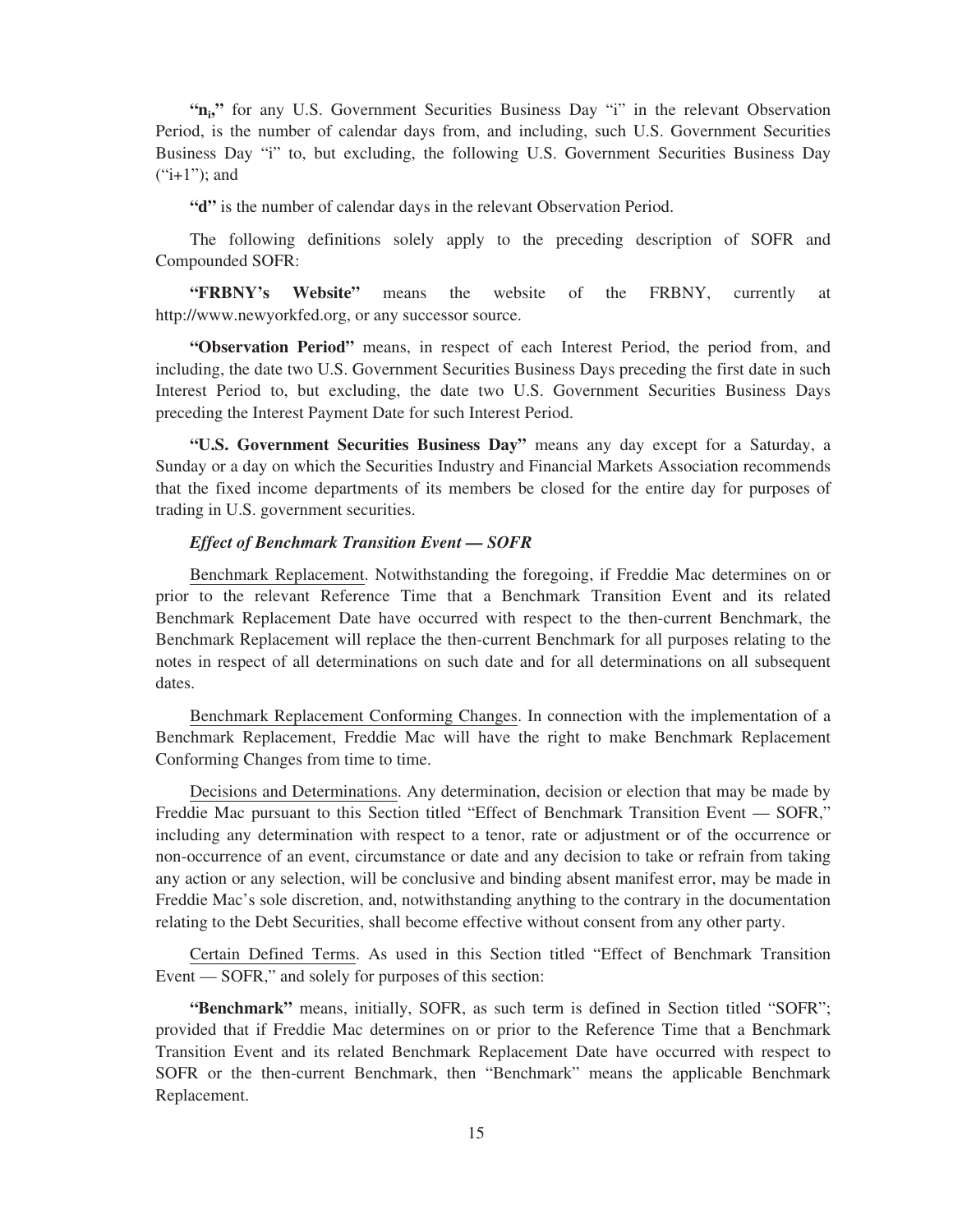**"Benchmark Replacement"** means the first alternative set forth in the order below that can be determined by Freddie Mac as of the Benchmark Replacement Date.

(1) the sum of: (a) the alternate rate of interest that has been selected or recommended by the Relevant Governmental Body as the replacement for the then-current Benchmark and (b) the Benchmark Replacement Adjustment;

(2) the sum of: (a) the ISDA Fallback Rate and (b) the Benchmark Replacement Adjustment; or

(3) the sum of: (a) the alternate rate of interest that has been selected by Freddie Mac as the replacement for the then-current Benchmark giving due consideration to any industryaccepted rate of interest as a replacement for the then-current Benchmark for U.S. dollardenominated floating rate notes at such time and (b) the Benchmark Replacement Adjustment.

**"Benchmark Replacement Adjustment"** means the first alternative set forth in the order below that can be determined by Freddie Mac as of the Benchmark Replacement Date:

(1) the spread adjustment (which may be a positive or negative value or zero), or method for calculating or determining such spread adjustment, that has been selected or recommended by the Relevant Governmental Body for the applicable Unadjusted Benchmark Replacement;

(2) if the applicable Unadjusted Benchmark Replacement is equivalent to the ISDA Fallback Rate, the ISDA Fallback Adjustment; or

(3) the spread adjustment (which may be a positive or negative value or zero) that has been selected by Freddie Mac giving due consideration to any industry-accepted spread adjustment, or method for calculating or determining such spread adjustment, for the replacement of the then-current Benchmark with the applicable Unadjusted Benchmark Replacement for U.S. dollar- denominated floating rate notes at such time.

**"Benchmark Replacement Conforming Changes"** means, with respect to any Benchmark Replacement, any technical, administrative or operational changes (including changes to the timing and frequency of determining rates and making payments of interest, rounding of amounts or tenors, and other administrative matters) that Freddie Mac decides may be appropriate to reflect the adoption of such Benchmark Replacement in a manner substantially consistent with market practice (or, if Freddie Mac decides that adoption of any portion of such market practice is not administratively feasible or if Freddie Mac determines that no market practice for use of the Benchmark Replacement exists, in such other manner as Freddie Mac determines is reasonably necessary).

**"Benchmark Replacement Date"** means the earliest to occur of the following events with respect to the then-current Benchmark (including the daily published component used in the calculation thereof):

(1) in the case of clause (1) or (2) of the definition of "Benchmark Transition Event," the later of (a) the date of the public statement or publication of information referenced therein and (b) the date on which the administrator of the Benchmark permanently or indefinitely ceases to provide the Benchmark (or such component); or

(2) in the case of clause (3) of the definition of "Benchmark Transition Event," the date of the public statement or publication of information referenced therein.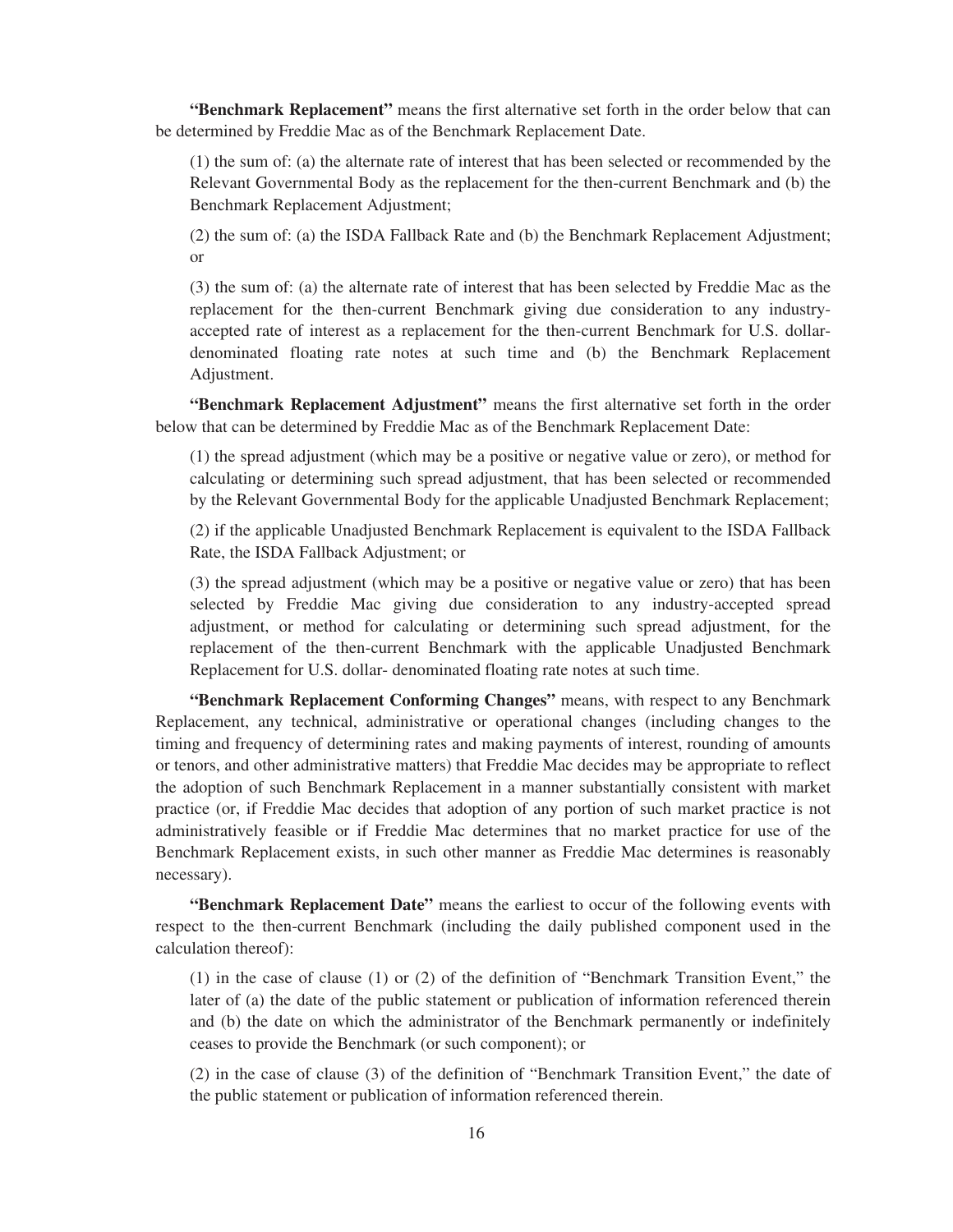For the avoidance of doubt, if the event that gives rise to the Benchmark Replacement Date occurs on the same day as, but earlier than, the Reference Time in respect of any determination, the Benchmark Replacement Date will be deemed to have occurred prior to the Reference Time for such determination.

**"Benchmark Transition Event"** means the occurrence of one or more of the following events with respect to the then-current Benchmark (including the daily published component used in the calculation thereof):

(1) a public statement or publication of information by or on behalf of the administrator of the Benchmark (or such component) announcing that such administrator has ceased or will cease to provide the Benchmark (or such component), permanently or indefinitely, provided that, at the time of such statement or publication, there is no successor administrator that will continue to provide the Benchmark (or such component); or

(2) a public statement or publication of information by the regulatory supervisor for the administrator of the Benchmark (or such component), the central bank for the currency of the Benchmark (or such component), an insolvency official with jurisdiction over the administrator for the Benchmark (or such component), a resolution authority with jurisdiction over the administrator for the Benchmark (or such component) or a court or an entity with similar insolvency or resolution authority over the administrator for the Benchmark, which states that the administrator of the Benchmark (or such component) has ceased or will cease to provide the Benchmark (or such component) permanently or indefinitely, provided that, at the time of such statement or publication, there is no successor administrator that will continue to provide the Benchmark (or such component); or

(3) a public statement or publication of information by the regulatory supervisor for the administrator of the Benchmark announcing that the Benchmark is no longer representative.

**"ISDA Definitions"** means the 2006 ISDA Definitions published by the International Swaps and Derivatives Association, Inc. or any successor thereto, as amended or supplemented from time to time, or any successor definitional booklet for interest rate derivatives published from time to time.

**"ISDA Fallback Adjustment"** means the spread adjustment (which may be a positive or negative value or zero) that would apply for derivatives transactions referencing the ISDA Definitions to be determined upon the occurrence of an index cessation event with respect to the Benchmark.

**"ISDA Fallback Rate"** means the rate that would apply for derivatives transactions referencing the ISDA Definitions to be effective upon the occurrence of an index cessation date with respect to the Benchmark for the applicable tenor excluding the applicable ISDA Fallback Adjustment.

**"Reference Time"** with respect to any determination of the Benchmark means (1) if the Benchmark is Compounded SOFR, the SOFR Determination Time, and (2) if the Benchmark is not Compounded SOFR, the time determined by Freddie Mac after giving effect to the Benchmark Replacement Conforming Changes.

**"Relevant Governmental Body"** means the Federal Reserve Board and/or the Federal Reserve Bank of New York, or a committee officially endorsed or convened by the Federal Reserve Board and/or the Federal Reserve Bank of New York or any successor thereto.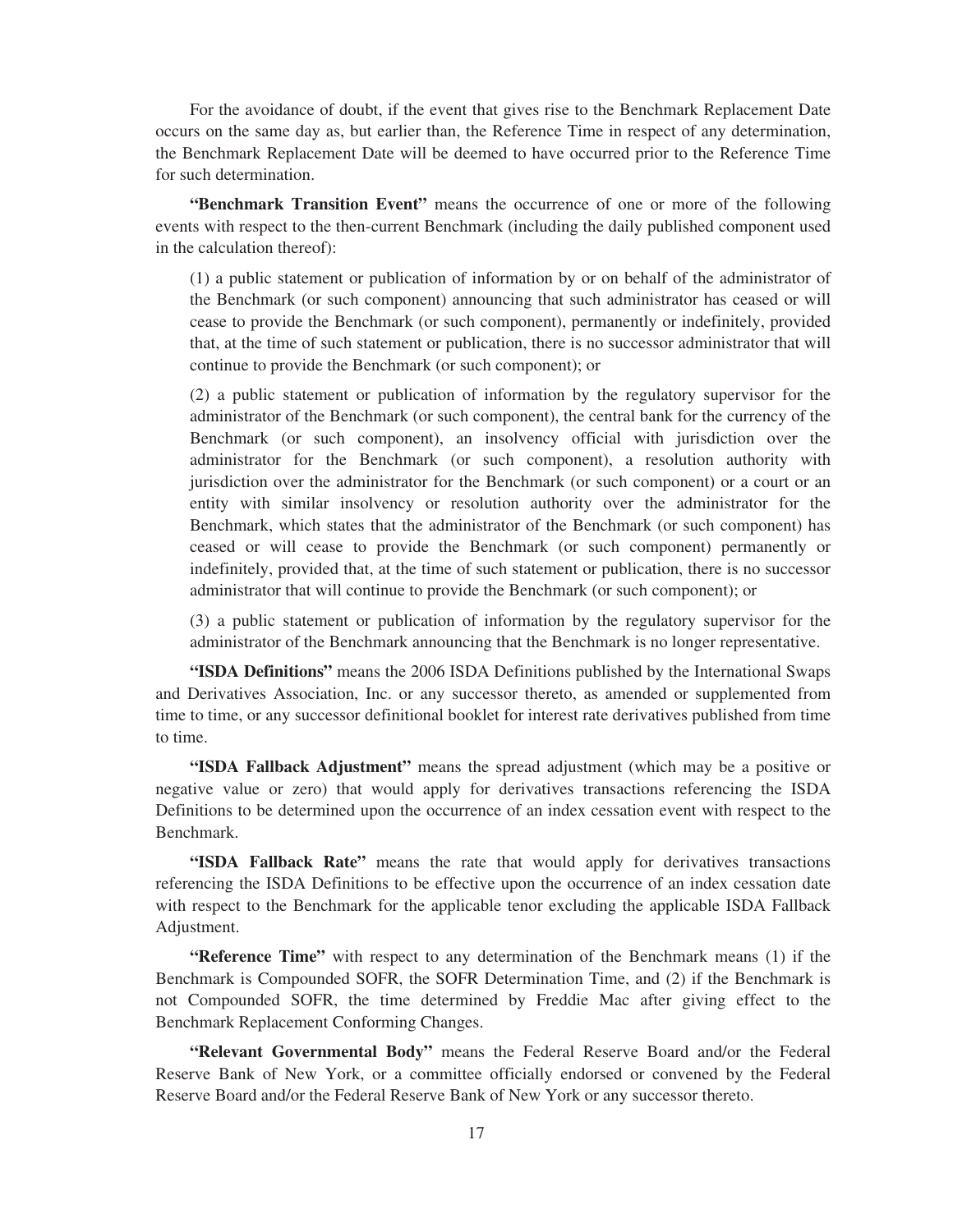**"Unadjusted Benchmark Replacement"** means the Benchmark Replacement excluding the Benchmark Replacement Adjustment.

(H) If the applicable Supplemental Agreement specifies the Prime Rate as the applicable Index for determining the rate of interest for the related Variable Rate Debt Securities, the following provisions shall apply:

The **"Prime Rate"** means, with respect to any Reset Date (in the following order of priority):

(1) the rate for the Prime Rate Determination Date, as published in H.15 or other recognized electronic source used for the purpose of displaying that rate opposite the caption "Bank prime loan";

(2) if the rate is not published in H.15 by 5:00 p.m., New York City time, on the Reset Date, then the Prime Rate will be the arithmetic mean, determined by the Calculation Agent, of the rates (after eliminating certain rates, as described below in this clause (2)) that appear, at 11:00 a.m., New York City time, on the Prime Rate Determination Date, on Reuters USPRIME1 Page as the U.S. dollar prime rate or base lending rate of each bank appearing on that page; provided, that at least three rates appear. In determining the arithmetic mean:

(i) if 20 or more rates appear, the highest five rates (or in the event of equality, five of the highest) and the lowest five rates (or in the event of equality, five of the lowest) will be eliminated,

(ii) if fewer than 20 but 10 or more rates appear, the highest two rates (or in the event of equality, two of the highest) and the lowest two rates (or in the event of equality, two of the lowest) will be eliminated, or

(iii) if fewer than 10 but five or more rates appear, the highest rate (or in the event of equality, one of the highest) and the lowest rate (or in the event of equality, one of the lowest) will be eliminated;

(3) if fewer than three rates so appear on Reuters USPRIME1 Page pursuant to clause (2) above, then the Calculation Agent will request five major banks in the City of New York selected by the Calculation Agent (after consultation with Freddie Mac, if Freddie Mac is not then acting as Calculation Agent) to provide a quotation of such banks' U.S. dollar prime rates or base lending rates on the basis of the actual number of days in the year divided by 360 as of the close of business on the Prime Rate Determination Date. If at least three quotations are provided, then the Prime Rate will be the arithmetic mean determined by the Calculation Agent of the quotations obtained (and, if five quotations are provided, eliminating the highest quotation (or in the event of equality, one of the highest) and the lowest quotation (or in the event of equality, one of the lowest));

(4) if fewer than three quotations are so provided pursuant to clause (3) above, the Calculation Agent will request five banks or trust companies organized and doing business under the laws of the United States or any state, each having total equity capital of at least U.S. \$500,000,000 and being subject to supervision or examination by federal or state authority, selected by the Calculation Agent (after consultation with Freddie Mac, if Freddie Mac is not then acting as Calculation Agent), to provide a quotation of such banks' or trust companies' U.S. dollar prime rates or base lending rates on the basis of the actual number of days in the year divided by 360 as of the close of business on the Prime Rate Determination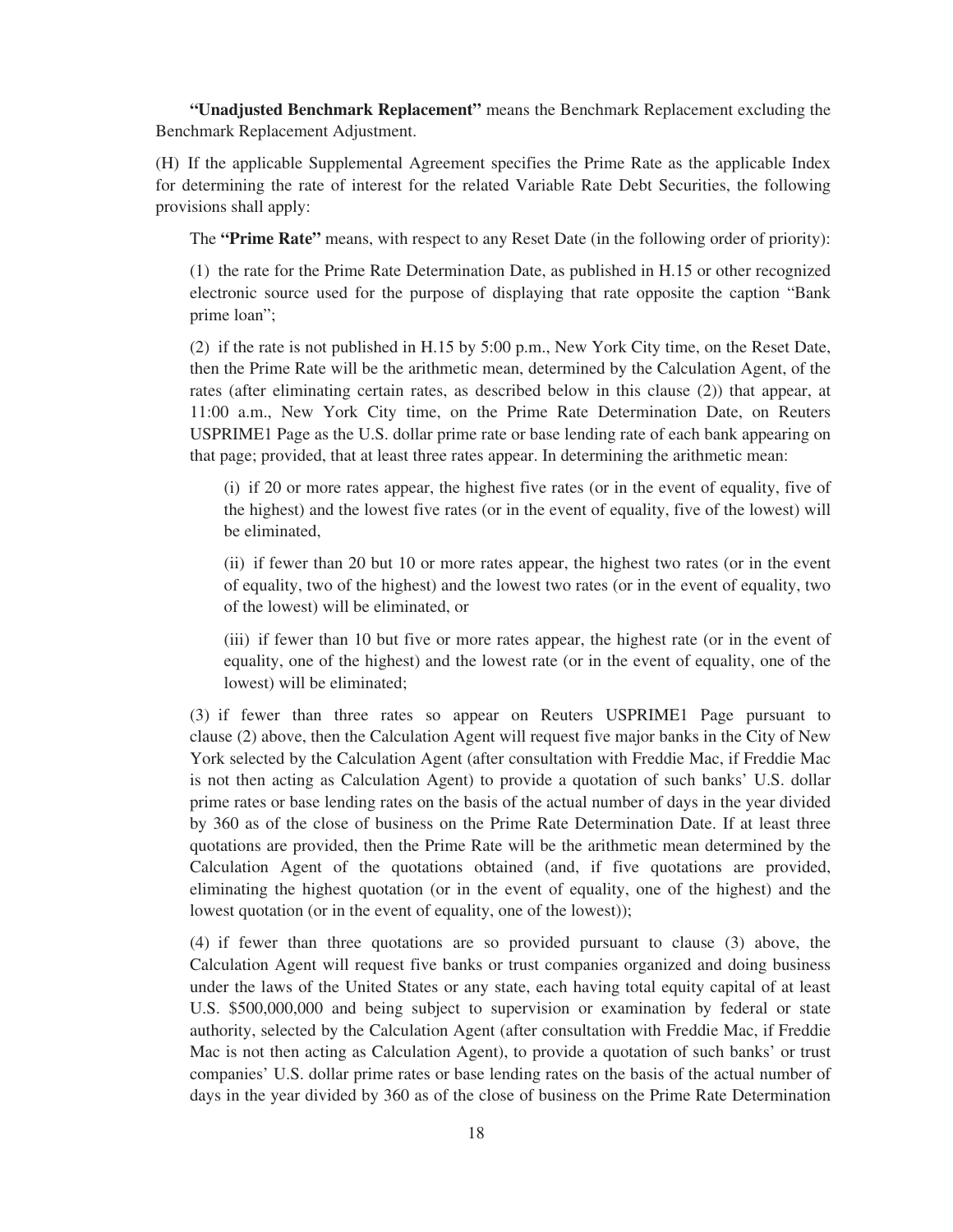Date. In making such selection of five banks or trust companies, the Calculation Agent will include each bank, if any, that provided a quotation as requested in clause (3) above and exclude each bank that failed to provide a quotation as requested in clause (3). If at least three quotations are provided, then the Prime Rate will be the arithmetic mean determined by the Calculation Agent of the quotations obtained; and

(5) if fewer than three quotations are so provided pursuant to clause (4) above, then the Prime Rate will be the Prime Rate determined for the immediately preceding Reset Date. If the applicable Reset Date is the first Reset Date, then the Prime Rate will be the rate calculated pursuant to clause (1) for the most recent New York Banking Day preceding the Reset Date for which such rate was published in H.15.

(I) If the applicable Supplemental Agreement specifies the Treasury Rate as the applicable Index for determining the rate of interest for the related Variable Rate, the following provisions shall apply:

The **"Treasury Rate"** means, with respect to any Reset Date (in the following order of priority):

(1) the rate for the Treasury Rate Determination Date of Treasury Bills having the Index Maturity, as published in H.15, or other recognized electronic source used for the purpose of displaying that rate under the caption "U.S. government securities/Treasury bills (secondary market)";

(2) if the rate described in clause (1) above is not so published by 3.00 p.m., New York City time, on the Reset Date, then the rate from Treasury Auction of Treasury Bills having the Index Maturity, as that rate appears under the caption "INVEST RATE" on the display on Reuters USAUCTION10 Page or Reuters USAUCTION11 Page;

(3) if the rate described in clause (2) above is not published by 5:00 p.m., New York City time, on the Reset Date, then the auction average rate for Treasury Bills having the Index Maturity obtained from the applicable Treasury Auction as announced by the Treasury Department in the form of a press release under the heading "Investment Rate" by 5:00 p.m. on such Reset Date;

(4) if the rate described in clause (3) above is not so announced by the Treasury Department by 5:00 p.m., New York City time, on the Reset Date, then auction average rate obtained from the Treasury Auction of the applicable Treasury Bills, as otherwise announced by the Treasury Department by 5:00 p.m., New York City time, on the Reset Date as determined by the Calculation Agent;

(5) if such rate described in clause (4) is not so announced by the Treasury Department by 5:00 p.m., New York City time, on the Reset Date, the Calculation Agent will request five leading primary United States government securities dealers in the City of New York selected by the Calculation Agent (after consultation with Freddie Mac, if Freddie Mac is not then acting as Calculation Agent) to provide a quotation of such dealers' secondary market bid yields, as of 3:00 p.m. on the Reset Date, for Treasury Bills with a remaining maturity closest to the Index Maturity (or, in the event that the remaining maturities are equally close, the longer remaining maturity). If at least three quotations are provided, then the Treasury Rate will be the arithmetic mean determined by the Calculation Agent of the quotations obtained; and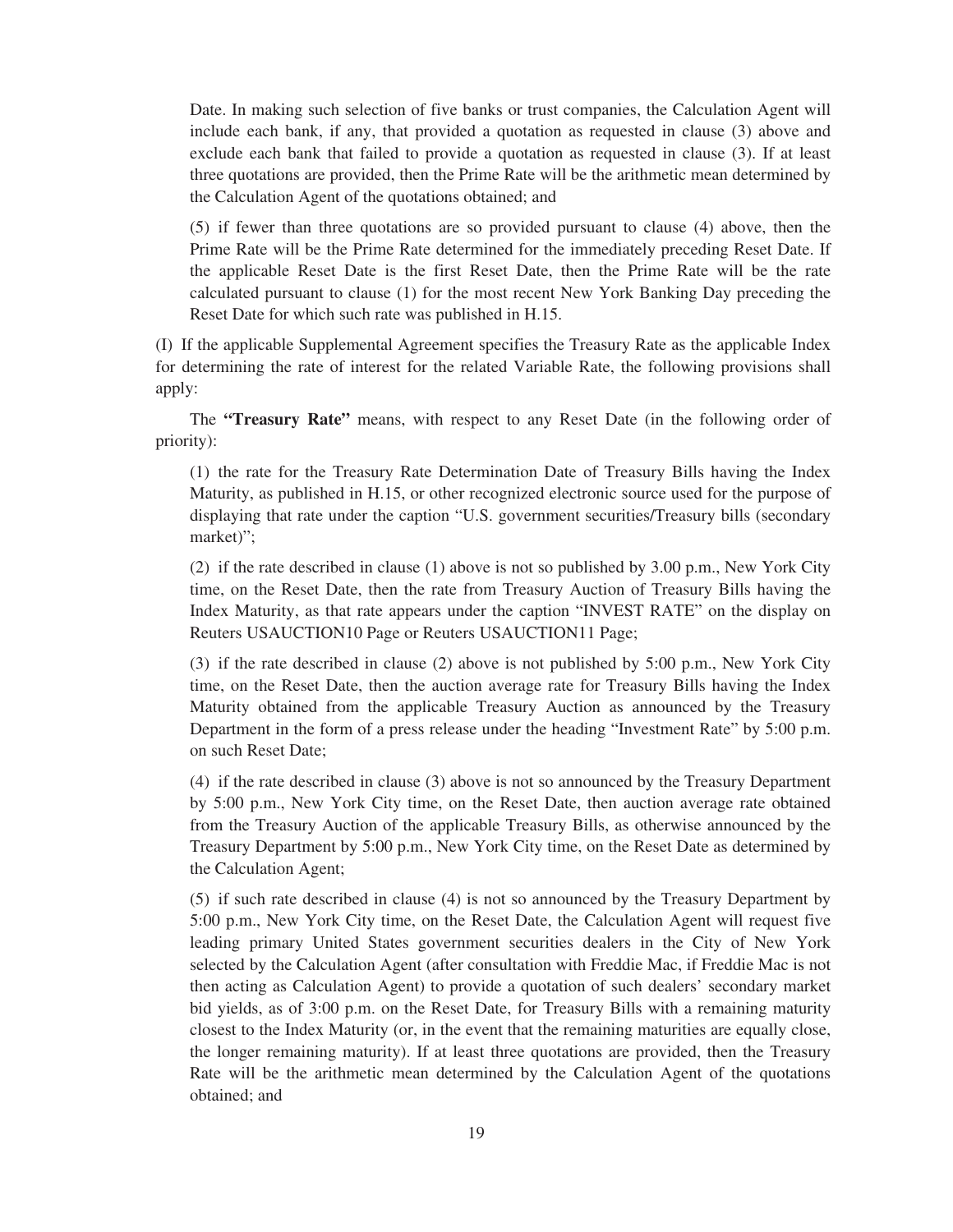(6) if fewer than three quotations are so provided pursuant to clause (5) above, then the Treasury Rate for the immediately preceding Reset Date. If the applicable Reset Date is the first Reset Date, then the Treasury Rate will be the auction average rate for Treasury Bills having the Index Maturity from the most recent auction of Treasury Bills prior to the Reset Date for which such rate was announced by the Treasury Department in the form of a press release under the heading "Investment Rate."

The rate (including the auction average rate) for Treasury Bills and the secondary market bid yield for Treasury Bills will be obtained and expressed as a bond equivalent on the basis of a year of 365 or 366 days, as applicable (or, if not so expressed, will be converted by the Calculation Agent to such a bond equivalent yield).

(J) If the applicable Supplemental Agreement specifies the CMT Rate as the applicable Index for determining the rate of interest for the related Variable Rate, the following provisions shall apply:

The **"CMT Rate"** means, with respect to any Reset Date (in the following order of priority):

(1) for any CMT Determination Date, the daily rate for the Index Maturity that appears on page "FRBCMT" on Reuters (or any other page that replaces the FRBCMT page on that service or any successor service) under the heading "...Treasury Constant Maturities. Federal Reserve Board Release H.15...Mondays Approximately 3:45 p.m.";

(2) if the applicable rate described in clause (1) is not displayed on Reuters page FRBCMT at 3:45 p.m., New York City time, on the CMT Determination Date, then the CMT Rate will be the Treasury constant maturity rate for the Index Maturity applicable for the CMT Determination Date as published in H.15;

(3) if the CMT Rate is not determined pursuant to clause (1) and the applicable rate described in clause (2) does not appear in H.15 at 3:45 p.m., New York City time, on the CMT Determination Date, then the CMT Rate will be the Treasury constant maturity rate, or other U.S. Treasury rate, applicable to an Index Maturity with reference to the CMT Determination Date, that:

(i) is published by the Federal Reserve or the Treasury Department; and

(ii) Freddie Mac has determined to be comparable to the applicable rate formerly displayed on the FRBCMT page on Reuters and published in H.15;

(4) if the CMT Rate is not determined pursuant to clause (1) or (2) and the rate described in clause (3) above does not appear at 3:45 p.m., New York City time, on the CMT Determination Date, then the CMT Rate will be the yield to maturity of the arithmetic mean of the secondary market offered rates for U.S. Treasury securities with an original maturity of approximately the Index Maturity and a remaining term to maturity of no more than one year shorter than the Index Maturity, and in a Representative Amount, as of approximately 3:45 p.m., New York City time, on the CMT Determination Date, as quoted by three primary U.S. government securities dealers in New York City that Freddie Mac selects. In selecting these offered rates, Freddie Mac will request quotations from five primary dealers and will disregard the highest quotation or, if there is equality, one of the highest and the lowest quotation or, if there is equality, one of the lowest. If two U.S. Treasury securities with an original maturity longer than the Index Maturity have remaining terms to maturity that are equally close to the Index Maturity, Freddie Mac will obtain quotations for the U.S. Treasury security with the shorter remaining term to maturity;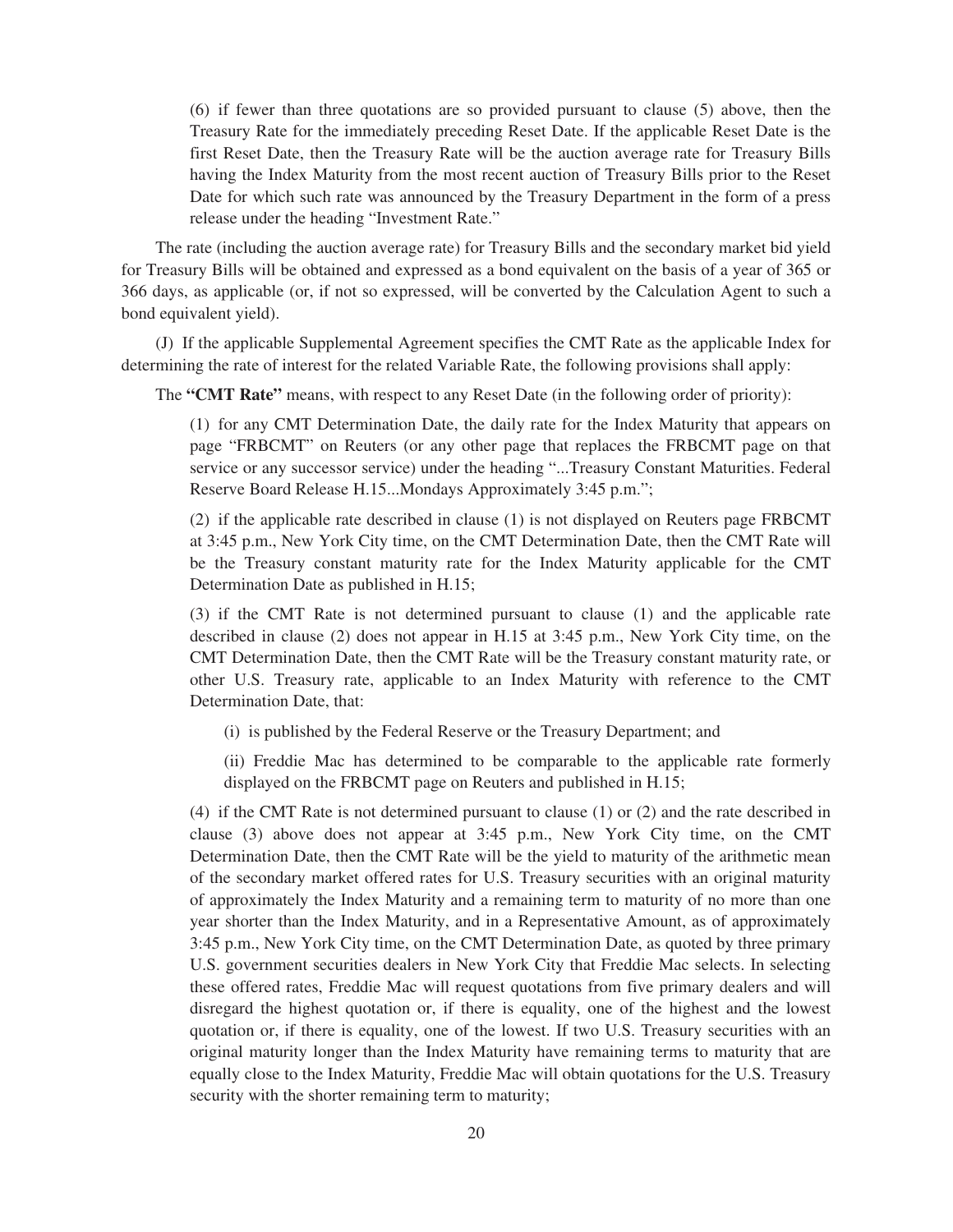(5) if the CMT Rate is not determined pursuant to clause (1), (2) or (3) and fewer than five but more than two primary dealers are quoting offered rates as described in clause (4), then the CMT Rate for the CMT Determination Date will be based on the arithmetic mean of the offered rates so obtained, and neither the highest nor the lowest of those quotations will be disregarded;

(6) if the CMT Rate is not determined pursuant to clause  $(1)$ ,  $(2)$ ,  $(3)$  or  $(4)$  and two or fewer primary dealers are quoting offered rates as described in clause (5), then the CMT Rate will be the yield to maturity of the arithmetic mean of the secondary market offered rates for U.S. Treasury securities having an original maturity longer than the Index Maturity and a remaining term to maturity closest to the Index Maturity, and in a Representative Amount, as of approximately 3:45 p.m., New York City time, on the CMT Determination Date, as quoted by three primary U.S. government securities dealers in New York City that Freddie Mac selects. In selecting these offered rates, Freddie Mac will request quotations from five primary dealers and will disregard the highest quotation, or, if there is equality, one of the highest and the lowest quotation or, if there is equality, one of the lowest;

(7) if the CMT Rate is not determined pursuant to clauses (1) through (6) above and fewer than five but more than two primary dealers are quoting offered rates as described in clause (6), then the CMT Rate for the CMT Determination date will be based on the arithmetic mean of the offered rates so obtained, and neither the highest nor the lowest of those quotations will be disregarded;

(8) if the Calculation Agent obtains fewer than three quotations of the kind described in clause (6), the CMT Rate in effect for the new Interest Reset Period will be the CMT Rate in effect for the prior Interest Reset Period, or if the applicable Reset Date is the first Reset Date, the rate of interest payable for the new Interest Reset Period will be the initial interest rate; and

(9) if the CMT Rate in its present form ceases to exist and the provisions described in this Agreement for determining a fallback rate are found to be unreliable or result in a fallback rate that is not comparable to the CMT Rate, Freddie Mac, as the Calculation Agent, is authorized to designate an alternative determination method or index to the CMT Rate. If, prior to the time the CMT Rate may cease to exist, a new industry standard index is adopted, the Calculation Agent may elect, in its sole discretion, to use such standard index in lieu of the CMT Rate. If the Calculation Agent has designated an alternative determination method or index to the CMT Rate in accordance with the foregoing, the Calculation Agent in its sole discretion may determine the business day convention, the definition of business day and the interest determination date to be used and any other relevant methodology, including any adjustment factor needed to make such alternative determination method or index comparable to the CMT Rate base rate, in a manner that is consistent with industry-accepted practices. The Calculation Agent's designation of an alternative determination method or index as described herein will be final and binding on all parties.

(K) If the applicable Supplemental Agreement specifies the Federal Funds Rate (Daily) as the applicable Index for determining the rate of interest for the related Variable Rate, the following provisions shall apply: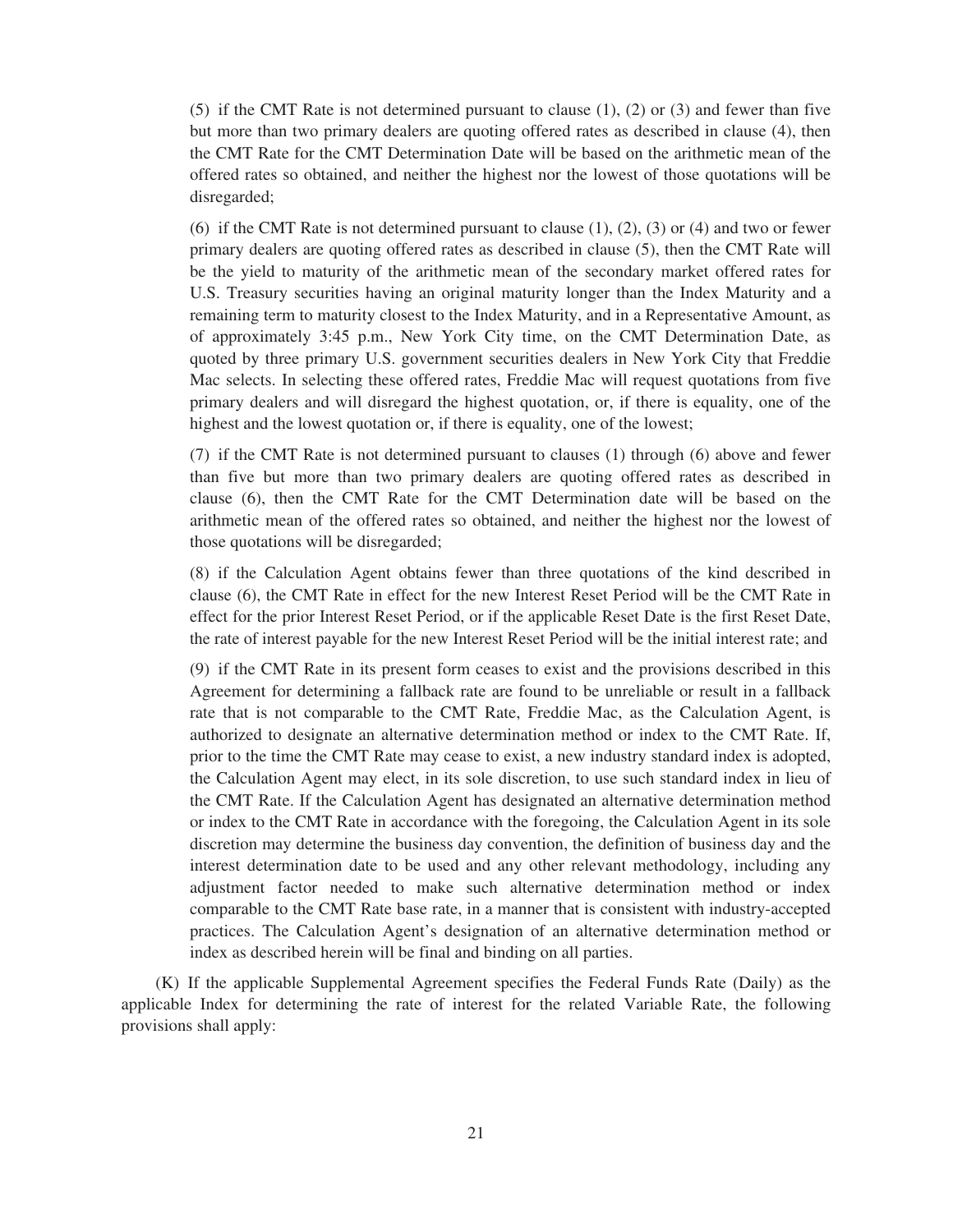#### The **"Federal Funds Rate (Daily)"** means, with respect to any Reset Date:

(1) the rate for the Business Day preceding the Federal Funds Rate (Daily) Determination Date for U.S. dollar federal funds, as published in the latest H.15 or other recognized electronic source used for the purpose of displaying that rate opposite the caption "Federal funds (effective)";

(2) if the rate specified in clause (1) is not published by 5:00 p.m., New York City time, on the Federal Funds Rate Determination Date, then the Calculation Agent will request five leading brokers (which may include the related Dealers or their affiliates) of federal funds transactions in the City of New York selected by the Calculation Agent (after consultation with Freddie Mac, if Freddie Mac is not then acting as Calculation Agent) each to provide a quotation of the broker's effective rate for transactions in overnight federal funds arranged by the broker settling on the Business Day preceding the Federal Funds Rate (Daily) Determination Date. If at least two quotations are provided, then the Federal Funds Rate (Daily) will be the arithmetic mean determined by the Calculation Agent of the quotations obtained (and, if five quotations are provided, eliminating the highest quotation (or, in the event of equality, one of the highest) and the lowest quotation (or, in the event of equality, one of the lowest));

(3) if fewer than two quotations are so provided pursuant to clause (2) above, then the Calculation Agent will request five leading brokers (which may include the related Dealers or their affiliates) of federal funds transactions in the City of New York selected by the Calculation Agent (after consultation with Freddie Mac, if Freddie Mac is not then acting as Calculation Agent) each to provide a quotation of the broker's rates for the last transaction in overnight federal funds arranged by the broker as of 11:00 a.m., New York City time, on the Business Day preceding the Federal Funds Rate (Daily) Determination Date. If at least two quotations are provided, then the Federal Funds Rate (Daily) will be the arithmetic mean determined by the Calculation Agent of the quotations obtained (and, if five quotations are provided, eliminating the highest quotation (or, in the event of equality, one of the highest) and the lowest quotation (or, in the event of equality, one of the lowest)); and

(4) if fewer than two quotations are so provided pursuant to clause (3) above, then the Federal Funds Rate (Daily) as of such Federal Funds Rate (Daily) Determination Date will be the Federal Funds Rate (Daily) determined for the immediately preceding Reset Date. If the applicable Reset Date is the first Reset Date, then the rate of interest payable for the new Interest Rate Period will be the initial interest rate.

#### (j) *Fixed/Variable Rate Debt Securities*

Fixed/Variable Rate Debt Securities shall bear interest at a single fixed rate for one or more specified periods and at a rate determined by reference to one or more Indices, or otherwise, for one or more other specified periods. Fixed/Variable Rate Debt Securities also may bear interest at a rate that Freddie Mac may elect to convert from a fixed rate to a variable rate or from a variable rate to a fixed rate, if so provided in the applicable Supplemental Agreement.

If Freddie Mac may convert the interest rate on a Fixed/Variable Rate Debt Security from a fixed rate to a variable rate, or from a variable rate to a fixed rate, accrued interest for each Interest Payment Period may be calculated using an accrued interest factor in the manner described in Section 2.07(i)(E).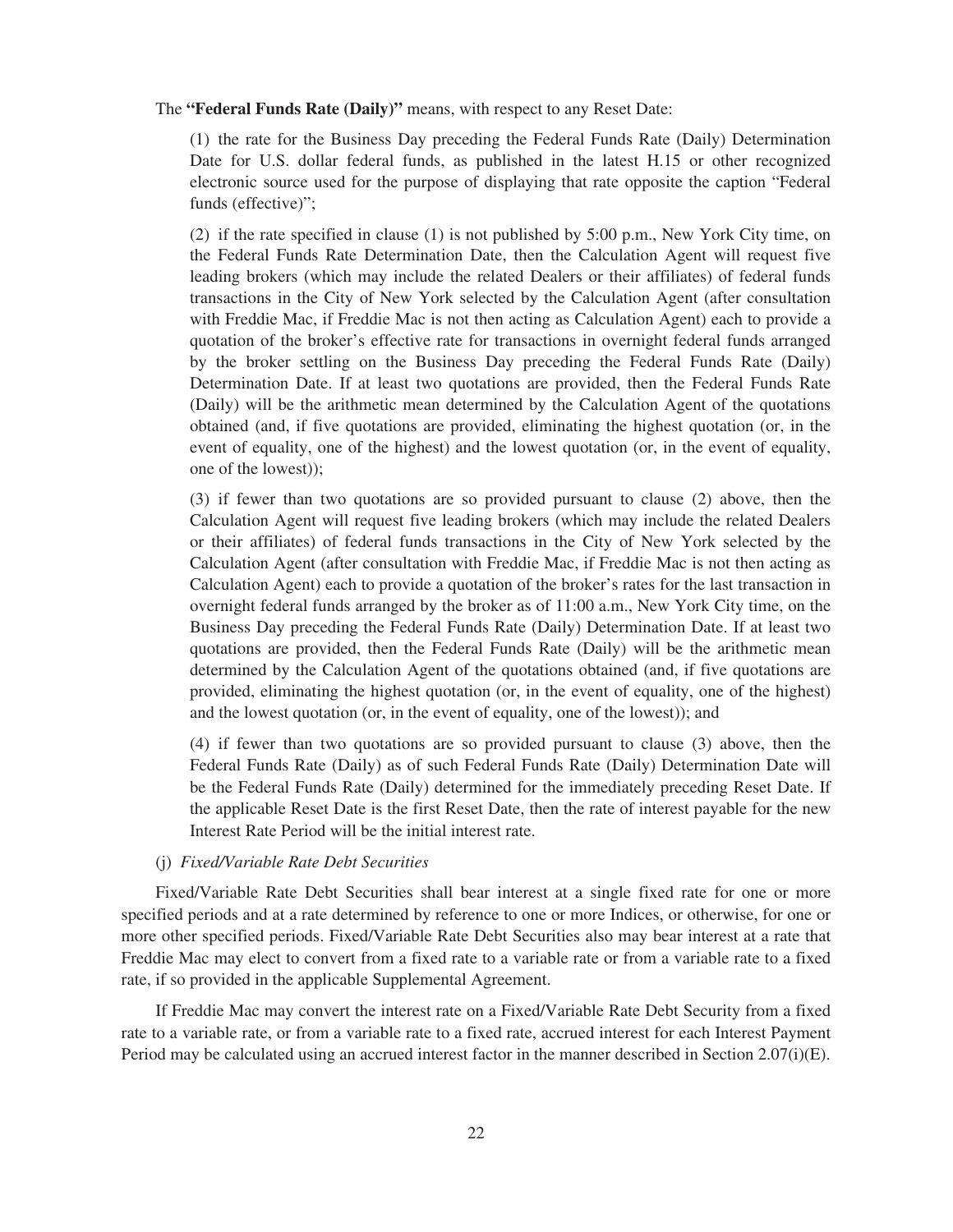# (k) *Zero Coupon Debt Securities*

Zero Coupon Debt Securities shall not bear interest.

# (l) *Amortizing Debt Securities*

Amortizing Debt Securities are those on which Freddie Mac makes periodic payments of principal during the terms of such Debt Securities as described in the related Supplemental Agreement. Amortizing Debt Securities may bear interest at fixed or variable rates.

# (m) *Debt Securities with Variable Principal Repayment Amounts*

Variable Principal Repayment Amount Debt Securities are those on which the amount of principal payable is determined with reference to an Index specified in the related Supplemental Agreement.

#### (n) *Mortgage Linked Amortizing Debt Securities*

Mortgage Linked Amortizing Debt Securities are Amortizing Debt Securities on which Freddie Mac makes periodic payments of principal based on the rate of payments on referenced mortgage or mortgage-related assets, as described in the related Supplemental Agreement. Mortgage Linked Amortizing Debt Securities may bear interest at fixed or variable rates.

#### (o) *Range Accrual Debt Securities*

Range Accrual Debt Securities are Variable Rate Debt Securities on which no interest may accrue during periods when the applicable Index is outside a specified range as described in the related Supplemental Agreement.

# (p) *Extendible Variable Rate Debt Securities*

Extendible Variable Rate Debt Securities' are Variable Rate Debt Securities, the maturity of which may be extended at a Beneficial Owner's option effective as of specified dates, subject to a final maturity date, and that bear interest at variable rates subject to different Spreads for different specified periods, as described in the related Supplemental Agreement.

# **Section 2.08. Business Day Convention.**

Unless otherwise specified in the applicable Supplemental Agreement, in any case in which an Interest Payment Date or Principal Payment Date is not a Business Day, payment of any interest on or the principal of the Debt Securities shall not be made on such date but shall be made on the next Business Day with the same force and effect as if made on such Interest Payment Date or Principal Payment Date, as the case may be. Unless otherwise provided in the applicable Supplemental Agreement, no interest on such payment shall accrue for the period from and after such Interest Payment Date or Principal Payment Date, as the case may be, to the actual date of such payment.

# **Section 2.09. Reopened Issues and Repurchases.**

Freddie Mac reserves the right, in its discretion and at any time, to offer additional Debt Securities which have the same terms (other than Issue Date, interest commencement date and issue price) and conditions as Debt Securities for which settlement has previously occurred or been scheduled so as to form a single series of Debt Securities as specified in the applicable Supplemental Agreement.

Freddie Mac reserves the right, in its discretion and at any time, to purchase Debt Securities or otherwise acquire (either for cash or in exchange for securities) some or all of an issue of Debt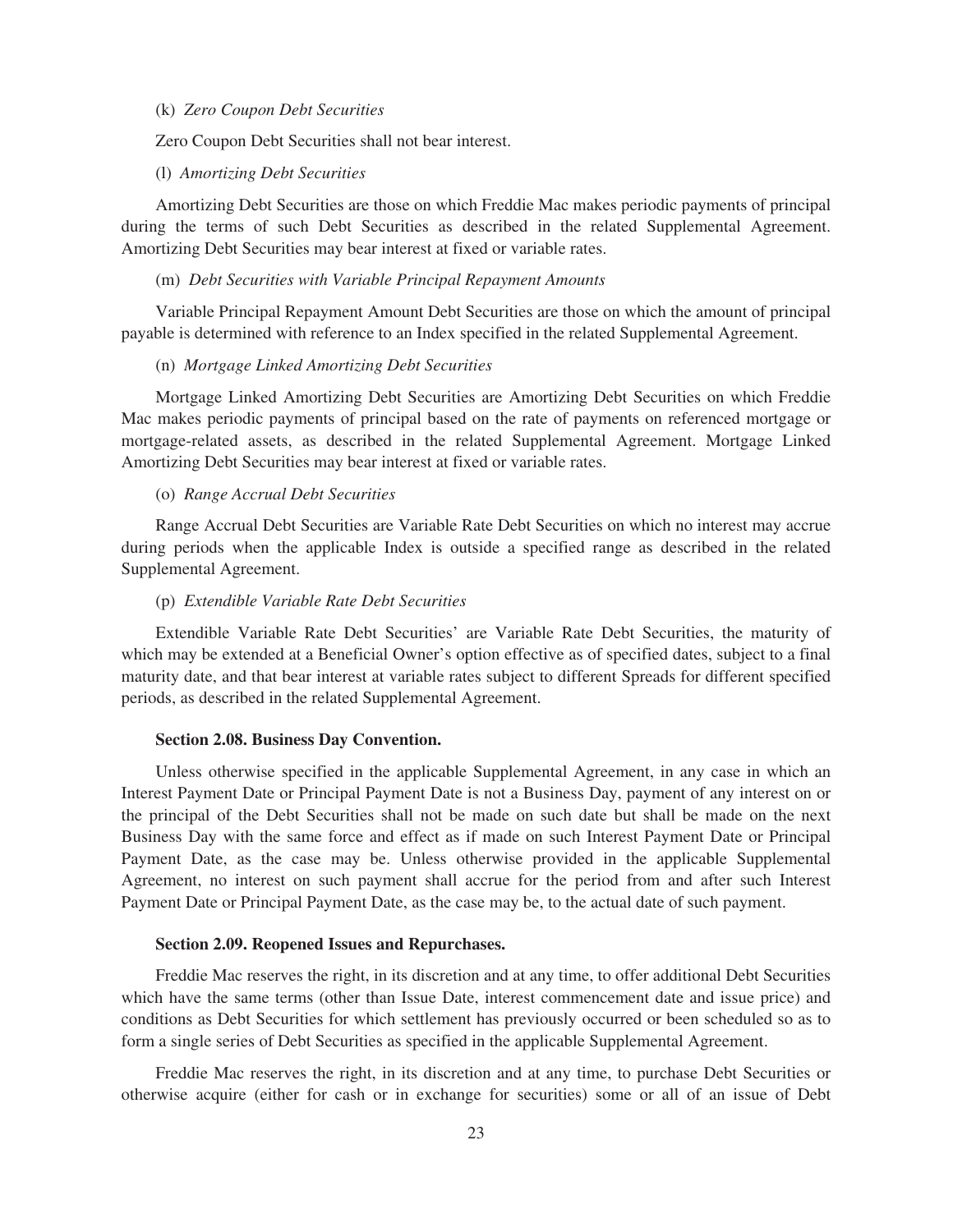Securities at any price or prices in the open market or otherwise. Such Debt Securities may be held, resold or canceled by Freddie Mac.

## **Section 2.10. No Acceleration Rights**

The Debt Securities shall not contain any provision permitting the Holders to accelerate the maturity of the Debt Securities upon the occurrence of a default or other event.

# **ARTICLE III**

# **Form; Clearance and Settlement Procedures**

# **Section 3.01. Form of Fed Book-Entry Debt Securities.**

(a) *General*

Fed Book-Entry Debt Securities shall be issued and maintained only on the Fed Book-Entry System. Fed Book-Entry Debt Securities shall not be exchangeable for definitive Debt Securities. The Book-Entry Rules are applicable to Fed Book-Entry Debt Securities.

(b) *Title*

Fed Book-Entry Debt Securities shall be held of record only by Holding Institutions. Such entities whose names appear on the book-entry records of a Federal Reserve Bank as the entities to whose accounts Fed Book-Entry Debt Securities have been deposited shall be the Holders of such Fed Book-Entry Debt Securities. The rights of the Beneficial Owner of a Fed Book-Entry Debt Security with respect to Freddie Mac and the Federal Reserve Banks may be exercised only through the Holder of the Fed Book-Entry Debt Security. Freddie Mac and the Federal Reserve Banks shall have no direct obligation to a Beneficial Owner of a Fed Book-Entry Debt Security that is not also the Holder of the Fed Book-Entry Debt Security. The Federal Reserve Banks shall act only upon the instructions of the Holder in recording transfers of a Debt Security maintained on the Fed Book-Entry System. Freddie Mac and the Federal Reserve Banks may treat the Holders as the absolute owners of Fed Book-Entry Debt Securities for the purpose of making payments in respect thereof and for all other purposes, whether or not such Fed Book-Entry Debt Securities shall be overdue and notwithstanding any notice to the contrary.

The Holders and each other financial intermediary holding such Fed Book-Entry Debt Securities directly or indirectly on behalf of the Beneficial Owners shall have the responsibility of remitting payments for the accounts of their customers. All payments on Fed Book-Entry Debt Securities shall be subject to any applicable law or regulation.

(c) *Fiscal Agent*

The FRBNY shall be the Fiscal Agent for Fed Book-Entry Debt Securities.

In acting under the Fiscal Agency Agreement, the FRBNY shall act solely as Fiscal Agent of Freddie Mac and does not assume any obligation or relationship of agency or trust for or with any Holder of a Fed Book-Entry Debt Security.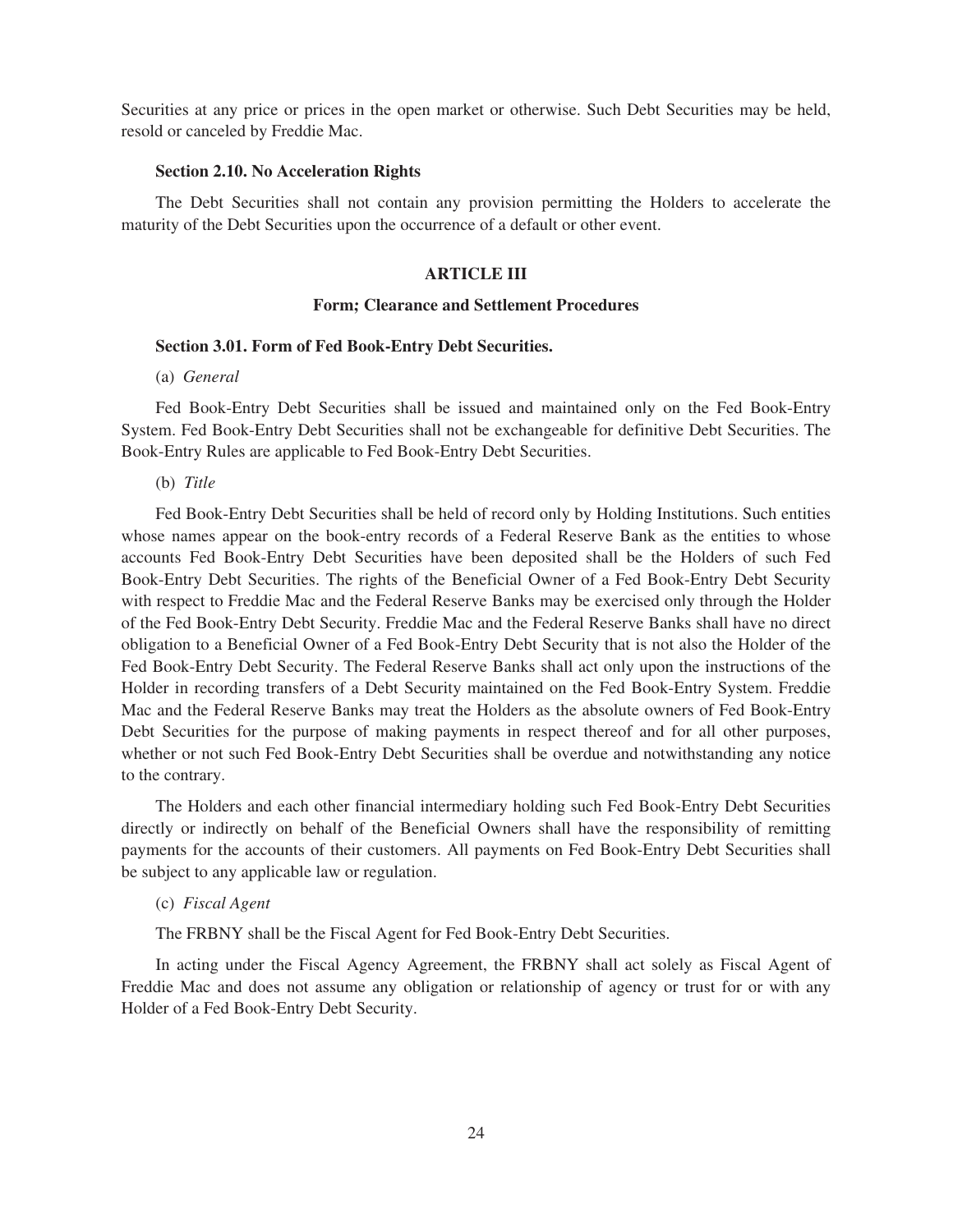# **Section 3.02. Form of Registered Debt Securities.**

#### (a) *General*

As specified in the applicable Supplemental Agreement, Registered Debt Securities shall be deposited with (i) a custodian for, and registered in the name of a nominee of, DTC, or (ii) a Common Depositary, and registered in the name of such Common Depositary or a nominee of such Common Depositary.

#### (b) *Title*

The person in whose name a Registered Debt Security is registered in the Register shall be the Holder of such Registered Debt Security. Beneficial interests in a Registered Debt Security shall be represented, and transfers thereof shall be effected, only through book-entry accounts of financial institutions acting on behalf of the Beneficial Owners of such Registered Debt Security, as a direct or indirect participant in the applicable clearing system for such Registered Debt Security.

Freddie Mac, the Global Agent and the Registrar may treat the Holders as the absolute owners of Registered Debt Securities for the purpose of making payments and for all other purposes, whether or not such Registered Debt Securities shall be overdue and notwithstanding any notice to the contrary. Owners of beneficial interests in a Registered Debt Security shall not be considered by Freddie Mac, the Global Agent or the Registrar as the owner or Holder of such Registered Debt Security and, except as provided in Section 4.02(a), shall not be entitled to have Debt Securities registered in their names and shall not receive or be entitled to receive definitive Debt Securities. Any Beneficial Owner shall rely on the procedures of the applicable clearing system and, if such Beneficial Owner is not a participant therein, on the procedures of the participant through which such Beneficial Owner holds its interest, to exercise any rights of a Holder of such Registered Debt Securities.

Payments by DTC participants to Beneficial Owners of DTC Registered Debt Securities held through DTC participants shall be the responsibility of such participants. Payments with respect to Other Registered Debt Securities held through Euroclear, Clearstream, Luxembourg or any other applicable clearing system shall be credited to Euroclear participants, Clearstream, Luxembourg participants or participants of any other applicable clearing system in accordance with the relevant system's rules and procedures.

# (c) *Global Agent*

In acting under the Global Agency Agreement, the Global Agent acts solely as a fiscal agent of Freddie Mac and does not assume any obligation or relationship of agency or trust for or with any Holder of a Registered Debt Security, except that any moneys held by the Global Agent for payment on a Registered Debt Security shall be held in trust for the Holder as provided in the Global Agency Agreement.

#### (d) *Registrar*

In acting under the Global Agency Agreement, the Registrar does not assume any obligation or relationship of agency or trust for, or with, any Holder of a Registered Debt Security.

## **Section 3.03. Clearance and Settlement Procedures.**

(a) *General*

Unless otherwise provided in the applicable Supplemental Agreement: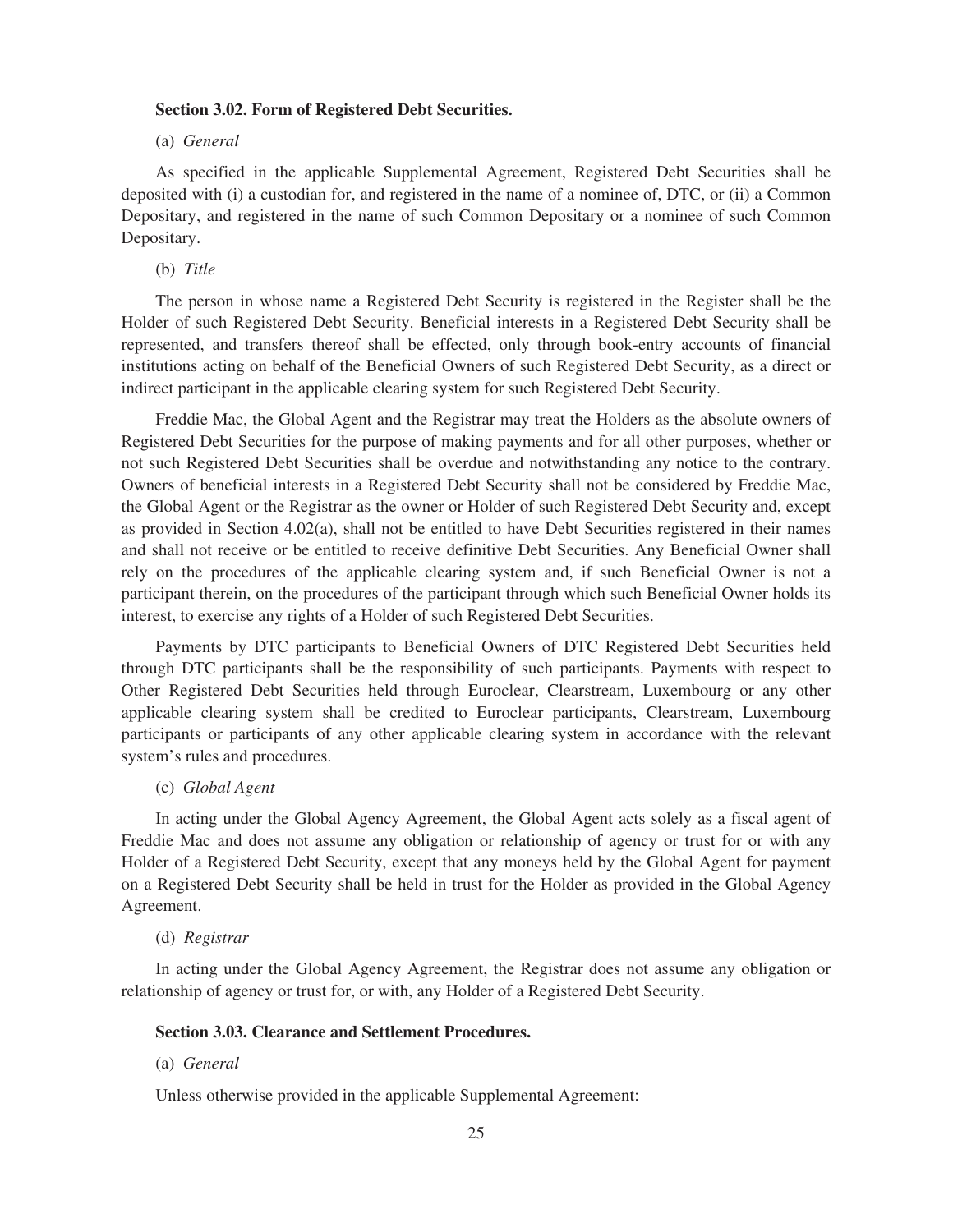(i) Most Debt Securities denominated and payable in U.S. dollars and distributed within the United States shall clear and settle through the Fed Book-Entry System.

(ii) Most Debt Securities denominated and payable in U.S. dollars and distributed simultaneously within and outside of the United States, including all Reference Securities, shall clear and settle, within the United States, through the Fed Book-Entry System and, outside of the United States, through the systems operated by Euroclear, Clearstream, Luxembourg and/or any other designated clearing system.

(iii) Debt Securities denominated or payable in a Specified Currency other than U.S. dollars (and Debt Securities denominated and payable in U.S. dollars that are not cleared and settled in accordance with clause (i) and (ii) above and distributed solely within the United States will clear and settle through the system operated by DTC.

(iv) Debt Securities denominated or payable in a Specified Currency other than U.S. dollars (and Debt Securities denominated and payable in U.S. dollars that are not cleared and settled in accordance with clauses (i) and (ii) above) and distributed simultaneously within and outside of the United States shall clear and settle through the systems operated by DTC, Euroclear, Clearstream, Luxembourg and/or any other designated clearing system.

(v) Debt Securities, irrespective of the Specified Currency in which such Debt Securities are denominated or payable, distributed solely outside of the United States shall clear and settle through the systems operated by Euroclear, Clearstream, Luxembourg and/or any other designated clearing system or, in certain cases, DTC.

(b) *Primary Distribution*

(i) *General.* On initial issue, Debt Securities shall be credited through one or more of the systems specified below or any other system specified in the applicable Supplemental Agreement.

(ii) *Federal Reserve Banks.* Fed Book-Entry Debt Securities shall be issued and settled through the Fed-Book-Entry System in same-day funds and shall be held by designated Holding Institutions. After initial issue, all Fed Book-Entry Debt Securities shall continue to be held by such Holding Institutions in the Fed Book-Entry System unless arrangements are made for the transfer thereof to another Holding Institution. Fed Book-Entry Debt Securities shall not be exchangeable for definitive Debt Securities.

(iii) *DTC.* DTC participants acting on behalf of investors holding DTC Registered Debt Securities through DTC shall follow the delivery practices applicable to securities eligible for DTC's Same-Day Funds Settlement System. DTC Registered Debt Securities shall be credited to DTC participants' securities accounts following confirmation of receipt of payment to Freddie Mac on the relevant Issue Date.

(iv) *Euroclear and Clearstream, Luxembourg.* Investors holding Other Registered Debt Securities through Euroclear, Clearstream, Luxembourg or such other clearing system shall follow the settlement procedures applicable to conventional Eurobonds in registered form. Such Other Registered Debt Securities shall be credited to Euroclear, Clearstream, Luxembourg or such other clearing system participants' securities accounts either on the relevant Issue Date or on the settlement day following the relevant Issue Date against payment in same-day funds (for value on the relevant Issue Date).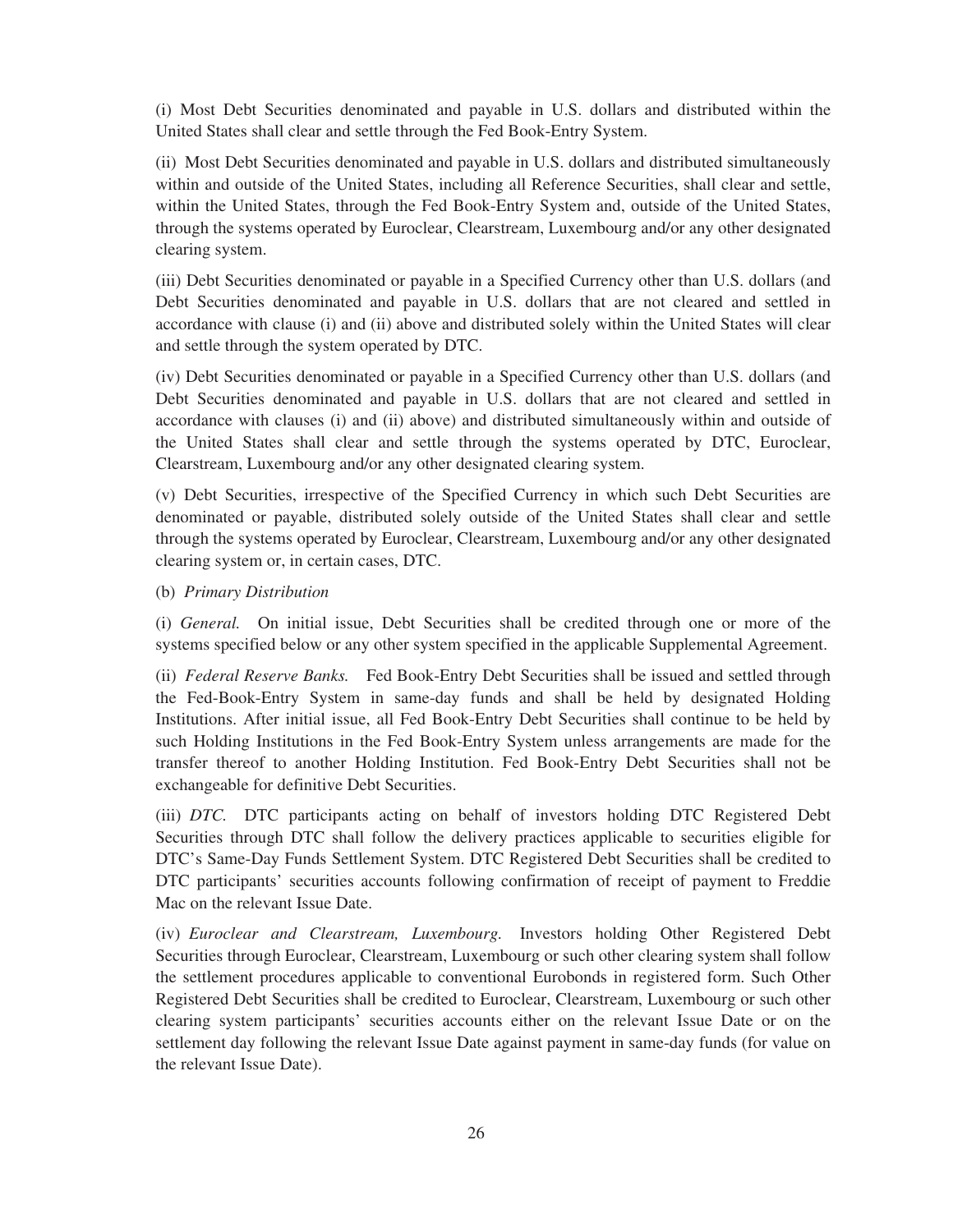# (c) *Secondary Market Transfers*

(i) *Fed Book-Entry Debt Securities.* Transfers of Fed Book-Entry Debt Securities shall take place only in book-entry form on the Fed Book-Entry System. Such transfers shall occur between Holding Institutions in accordance with the rules of the Fed Book-Entry System.

(ii) *Registered Debt Securities.* Transfers of beneficial interests in Registered Debt Securities within the various systems that may be clearing and settling interests therein shall be made in accordance with the usual rules and operating procedures of the relevant system applicable to the Registered Debt Securities and the nature of the transfer.

(iii) Freddie Mac shall not bear responsibility for the performance by any system or the performance of the system's respective direct or indirect participants or accountholders of the respective obligations of such participants or account holders under the rules and procedures governing such system's operations.

## **ARTICLE IV**

# **Payments, Exchange for Definitive Debt Securities**

#### **Section 4.01. Payments.**

# (a) *Payments on Fed Book-Entry Debt Securities*

Payments of principal of and any interest on Fed Book-Entry Debt Securities shall be made in U.S. dollars (except as otherwise provided in the applicable Supplemental Agreement) on the applicable payment dates to Holders thereof as of the end of the Business Day preceding each such payment date. Payments on Fed Book-Entry Debt Securities shall be made by credit of the payment amount to the Holders' accounts at the relevant Federal Reserve Bank. All payments to or upon the order of a Holder shall be valid and effective to discharge the liability of Freddie Mac and the Fiscal Agent in respect of the related Fed Book-Entry Debt Securities.

# (b) *Payments on Registered Debt Securities*

(i) Payments in respect of Registered Debt Securities shall be made in immediately available funds to DTC, Euroclear, Clearstream, Luxembourg or any other applicable clearing system, or their respective nominees, as the case may be, as the Holders thereof. Except as provided in Article VII hereof, such payments shall be made in the Specified Payment Currency. All payments to or upon the order of the Holder of a Registered Debt Security shall be valid and effective to discharge the liability of Freddie Mac in respect of such Registered Debt Security. Ownership positions within each system shall be determined in accordance with the normal conventions observed by such system. Freddie Mac, the Global Agent and the Registrar shall not have any responsibility or liability for any aspect of the records relating to or payments made on account of beneficial ownership interests in a Registered Debt Security or for maintaining, supervising or reviewing any records relating to such beneficial ownership interests.

(ii) Interest on a Registered Debt Security shall be paid on the applicable Interest Payment Date. Such interest payment shall be made to the Holder of such Registered Debt Security as of the close of business on the related Record Date. The first payment of interest on any Registered Debt Security originally issued between a Record Date and the related Interest Payment Date shall be made on the Interest Payment Date following the next Record Date to the Holder on such next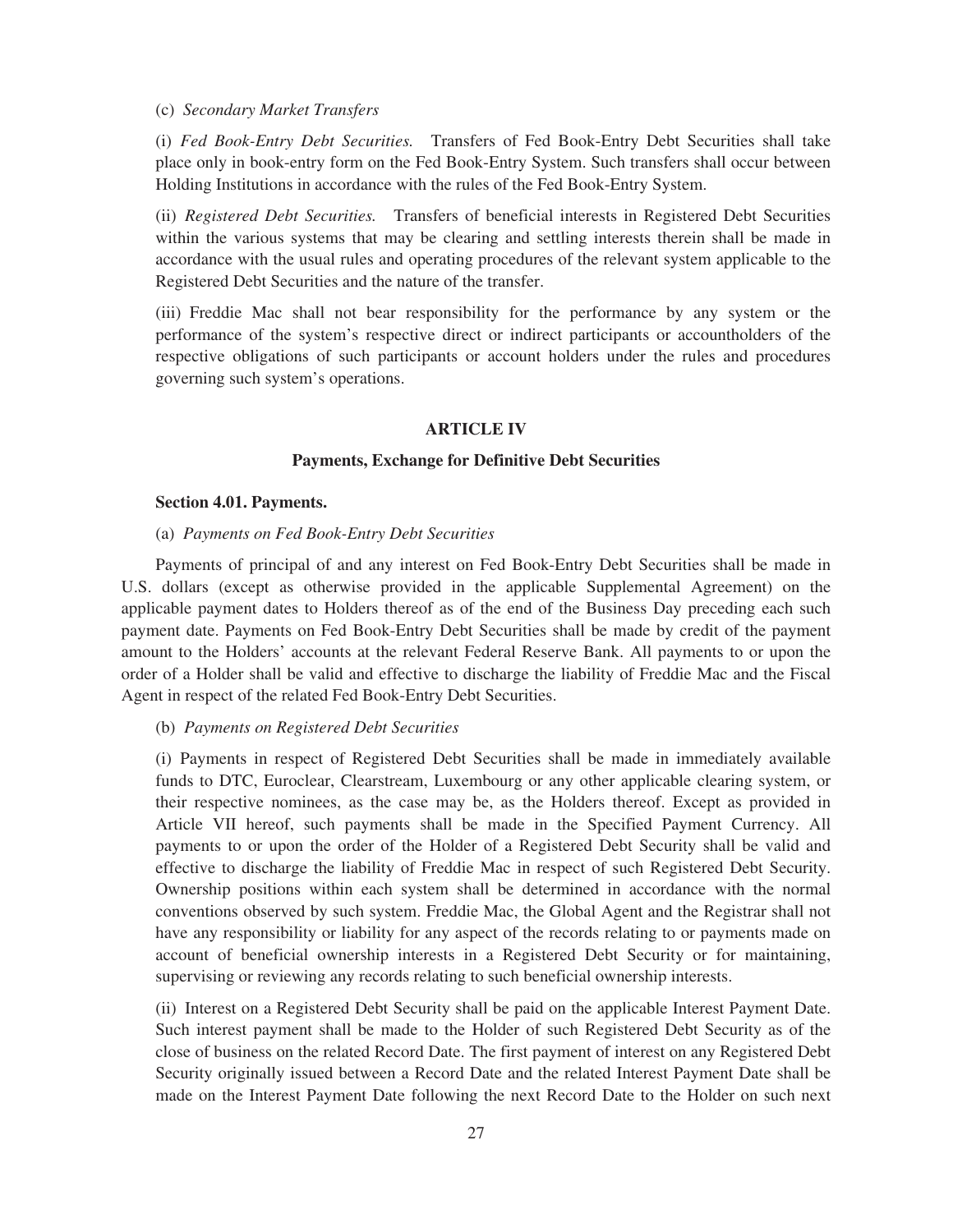Record Date. The principal of each Registered Debt Security, together with accrued and unpaid interest thereon, shall be paid to the Holder thereof against presentation and surrender of such Registered Debt Security.

(iii) All payments on Registered Debt Securities are subject to any applicable law or regulation. If a payment outside the United States is illegal or effectively precluded by exchange controls or other similar restrictions, payments in respect of the related Registered Debt Securities shall be made at the office of any paying agent in the United States.

# **Section 4.02. Exchange for Definitive Debt Securities.**

In the event that Freddie Mac issues definitive Debt Securities in exchange for Registered Debt Securities issued in global form, such definitive Debt Securities shall have terms identical to the Registered Debt Securities for which they were exchanged except as described below.

# (a) *Issuance of Definitive Debt Securities*

Unless otherwise provided in the applicable Supplemental Agreement, beneficial interests in Registered Debt Securities issued in global form shall be subject to exchange for definitive Debt Securities only if such exchange is permitted by applicable law and (i) in the case of a DTC Registered Debt Security, DTC notifies Freddie Mac that it is no longer willing or able to discharge properly its responsibilities as depositary with respect to such DTC Registered Debt Security, or ceases to be a "clearing agency" registered under the Securities Exchange Act of 1934 (if so required), or is at any time no longer eligible to act as such, and in each case Freddie Mac is unable to locate a successor within 90 calendar days of receiving notice of such ineligibility on the part of DTC; or (ii) in the case of any Other Registered Debt Security, if all of the systems through which it is cleared or settled are closed for business for a continuous period of 14 calendar days (other than by reason of holidays, statutory or otherwise) or are permanently closed for business or have announced an intention permanently to cease business and in any such situations Freddie Mac is unable to locate a single successor within 90 calendar days of such closure. In such circumstances, Freddie Mac shall cause sufficient definitive Debt Securities to be executed and delivered as soon as practicable (and in any event within 45 calendar days of Freddie Mac's receiving notice of the occurrence of such circumstances) to the Global Agent or its agent for completion, authentication and delivery to the relevant registered holders of such definitive Debt Securities. A person having an interest in a DTC Registered Debt Security or Other Registered Debt Security issued in global form shall provide Freddie Mac or the Global Agent with a written order containing instructions and such other information as Freddie Mac or the Global Agent may require to complete, execute and deliver such definitive Debt Securities in authorized denominations.

(b) *Title*

The person in whose name a definitive Debt Security is registered in the Register shall be the **"Holder"** of such definitive Debt Security. Freddie Mac, the Global Agent and the Registrar may treat the Holders as the absolute owners of definitive Debt Securities for the purpose of making payments and for all other purposes, whether or not such definitive Debt Securities shall be overdue and notwithstanding any notice to the contrary.

#### (c) *Payments*

Interest on a definitive Debt Security shall be paid on the applicable Interest Payment Date. Such interest payments shall be made by check mailed to the Holder thereof at the close of business on the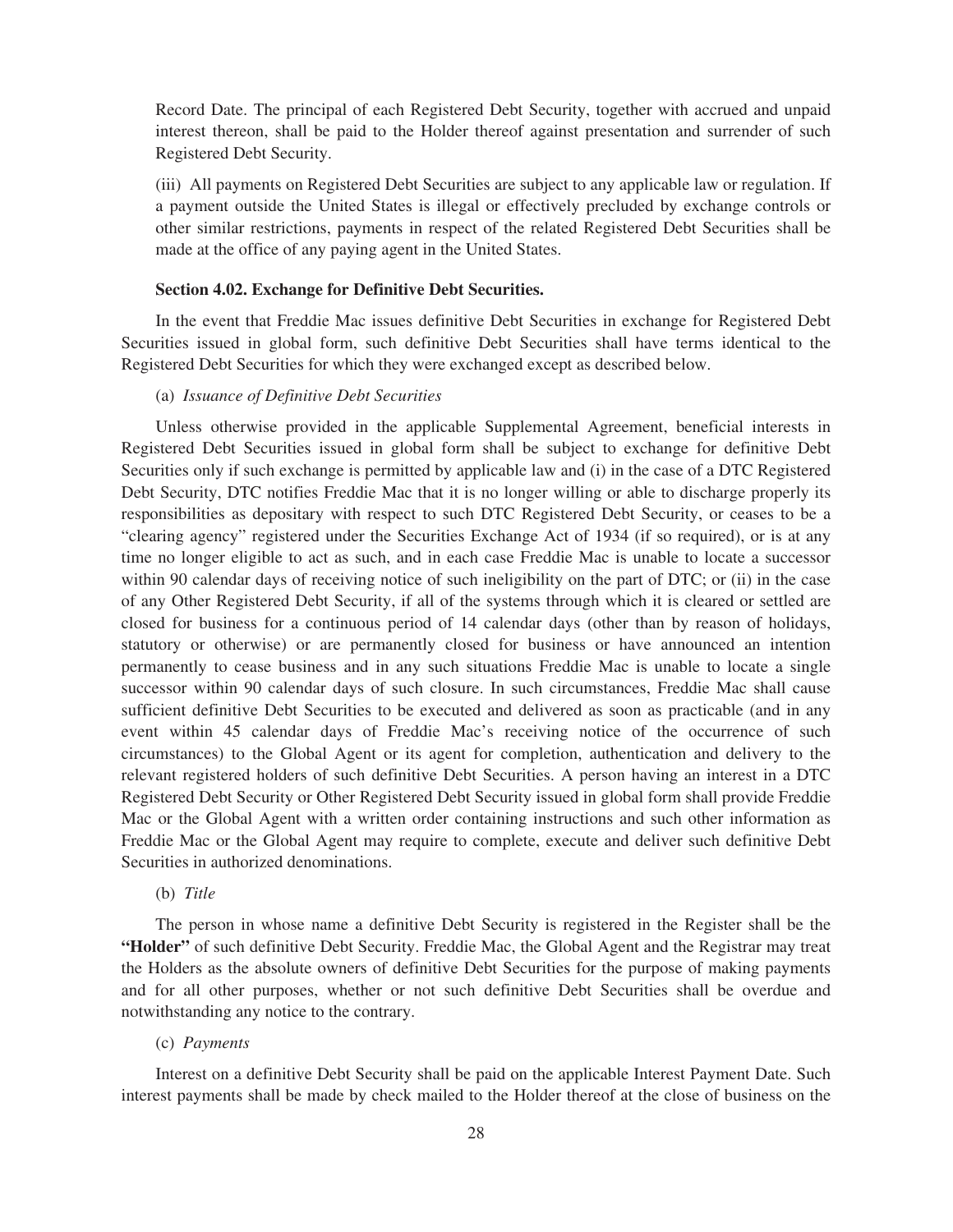Record Date preceding such Interest Payment Date at such Holder's address appearing in the Register. The principal of each definitive Debt Security, together with accrued and unpaid interest thereon, shall be due on the Principal Payment Date (subject to the right of the Holder thereof on the related Record Date to receive interest due on an Interest Payment Date that is on or prior to such Principal Payment Date) and shall be paid against presentation and surrender of such definitive Debt Security at the offices of the Global Agent or other paying agent. Payments on the Principal Payment Date shall be made by check provided at the appropriate office of the Global Agent or other paying agent or mailed by the Global Agent to the Holder of such definitive Debt Security. U.S. dollar checks shall be drawn on a bank in the United States. Checks in a Specified Payment Currency other than U.S. dollars shall be drawn on a bank office located outside the United States.

Notwithstanding the provisions described in the preceding paragraph relating to payments by check, the Holder of an aggregate principal amount of at least \$10,000,000 of an issue of Debt Securities of which definitive Debt Securities form a part (or, in the case of a definitive Debt Security denominated in a Specified Currency other than U.S. dollars, the Specified Currency equivalent of at least \$10,000,000) may elect to receive payments thereon by wire transfer of immediately available funds in the Specified Payment Currency to an account in such Specified Payment Currency with a bank designated by such Holder that is acceptable to Freddie Mac; provided, that such bank has appropriate facilities therefor and accepts such transfer and such transfer is permitted by any applicable law or regulation and will not subject Freddie Mac to any liability, requirement or unacceptable charge. In order for such Holder to receive such payments, the relevant paying agent (including the Global Agent) must receive at its office from such Holder (i) in the case of payments on an Interest Payment Date, a written request therefor not later than the close of business (a) on the related Record Date in the case of a definitive Debt Security or (b) 15 days prior to such Interest Payment Date in the case of a Registered Debt Security issued in the global form; or (ii) in the case of payments on the Principal Payment Date, a written request therefor not later than the close of business on the date 15 days prior to such Principal Payment Date and the related definitive Debt Security not later than two Business Days prior to such Principal Payment Date. Such written request must be delivered to the relevant paying agent (including the Global Agent) by mail, by hand delivery or by tested or authenticated telex. Any such request shall remain in effect until the relevant paying agent receives written notice to the contrary.

All payments on definitive Debt Securities shall be subject to any applicable law or regulation. If a payment outside the United States is illegal or effectively precluded by exchange controls or similar restrictions, payments in respect of the related definitive Debt Securities may be made at the office of any paying agent in the United States.

# (d) *Partial Redemption*

Definitive Debt Securities subject to redemption in part by Freddie Mac shall be selected by the Global Agent by lot or in such other manner as the Global Agent deems fair and appropriate, subject to the requirement that the principal amount of each outstanding definitive Debt Security after such redemption is in an authorized denomination.

# (e) *Transfer and Exchange*

Definitive Debt Securities shall be presented for registration of transfer or exchange (with the form of transfer included thereon properly endorsed, or accompanied by a written instrument of transfer, with such evidence of due authorization and guaranty of signature as may be required by the Registrar, duly executed) at the office of the Registrar or any other transfer agent upon payment of any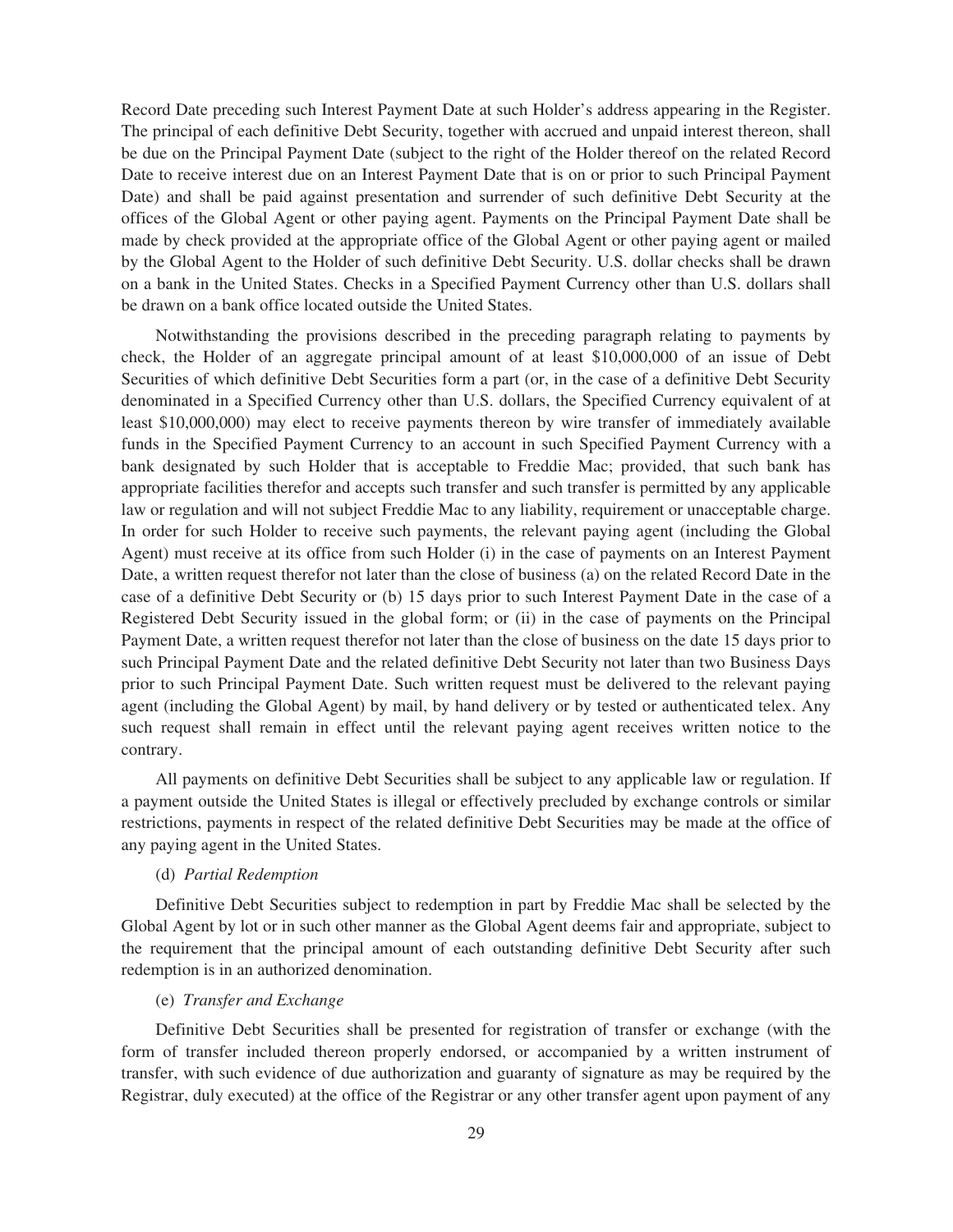taxes and other governmental charges and other amounts, but without payment of any service charge to the Registrar or such transfer agent for such transfer or exchange. A transfer or exchange shall not be effective unless, and until, recorded in the Register.

A transfer or exchange of a definitive Debt Security shall be effected upon satisfying the Registrar with regard to the documents and identity of the person making the request and subject to such reasonable regulations as Freddie Mac may from time to time agree with the Registrar. Such documents may include forms prescribed by U.S. tax authorities to establish the applicability of, or the exemption from, withholding or other taxes regarding the transferee Holder. Definitive Debt Securities may be transferred or exchanged in whole or in part only in the authorized denominations of the DTC Registered Debt Securities or Other Registered Debt Securities issued in global form for which they were exchanged. In the case of a transfer of a definitive Debt Security in part, a new definitive Debt Security in respect of the balance not transferred shall be issued to the transferor. In addition, replacement of mutilated, destroyed, stolen or lost definitive Debt Securities also is subject to the conditions discussed above with respect to transfers and exchanges generally. Each new definitive Debt Security to be issued upon transfer of such a definitive Debt Security, as well as the definitive Debt Security issued in respect of the balance not transferred, shall be mailed to such address as may be specified in the form or instrument of transfer at the risk of the Holder entitled thereto in accordance with the customary procedures of the Registrar.

# **ARTICLE V**

# **Secured Debt Securities**

If so provided in the applicable Supplemental Agreement, the indebtedness represented by certain Debt Securities shall be secured obligations of Freddie Mac. In such event, the description of the security interest and the terms of the grant of the security interest shall be set forth in the applicable Supplemental Agreement.

### **ARTICLE VI**

#### **Currency Conversions**

#### **Section 6.01. Currency Conversions for DTC Registered Debt Securities.**

(a) In the case of DTC Registered Debt Securities whose Specified Payment Currency is other than U.S. dollars, the Currency Exchange Bank specified in the applicable Supplemental Agreement, for Holders of such DTC Registered Debt Securities, shall convert any amounts paid by Freddie Mac in such Specified Payment Currency into U.S. dollars, unless such Holders elect to receive payments in such Specified Payment Currency as hereinafter described. Freddie Mac shall have no responsibility for the conversion of the Specified Payment Currency for such DTC Registered Debt Securities into U.S. dollars.

(b) The U.S. dollar amount to be received by a Holder of a DTC Registered Debt Security in respect of which payments are to be converted from the Specified Payment Currency into U.S. dollars shall be determined by the Currency Exchange Bank in the morning of the day that would be considered the date for "spot" settlement of the Specified Payment Currency on the applicable payment date in accordance with market convention (generally two New York business days prior to such payment date) at the market rate determined by the Currency Exchange Bank to accomplish the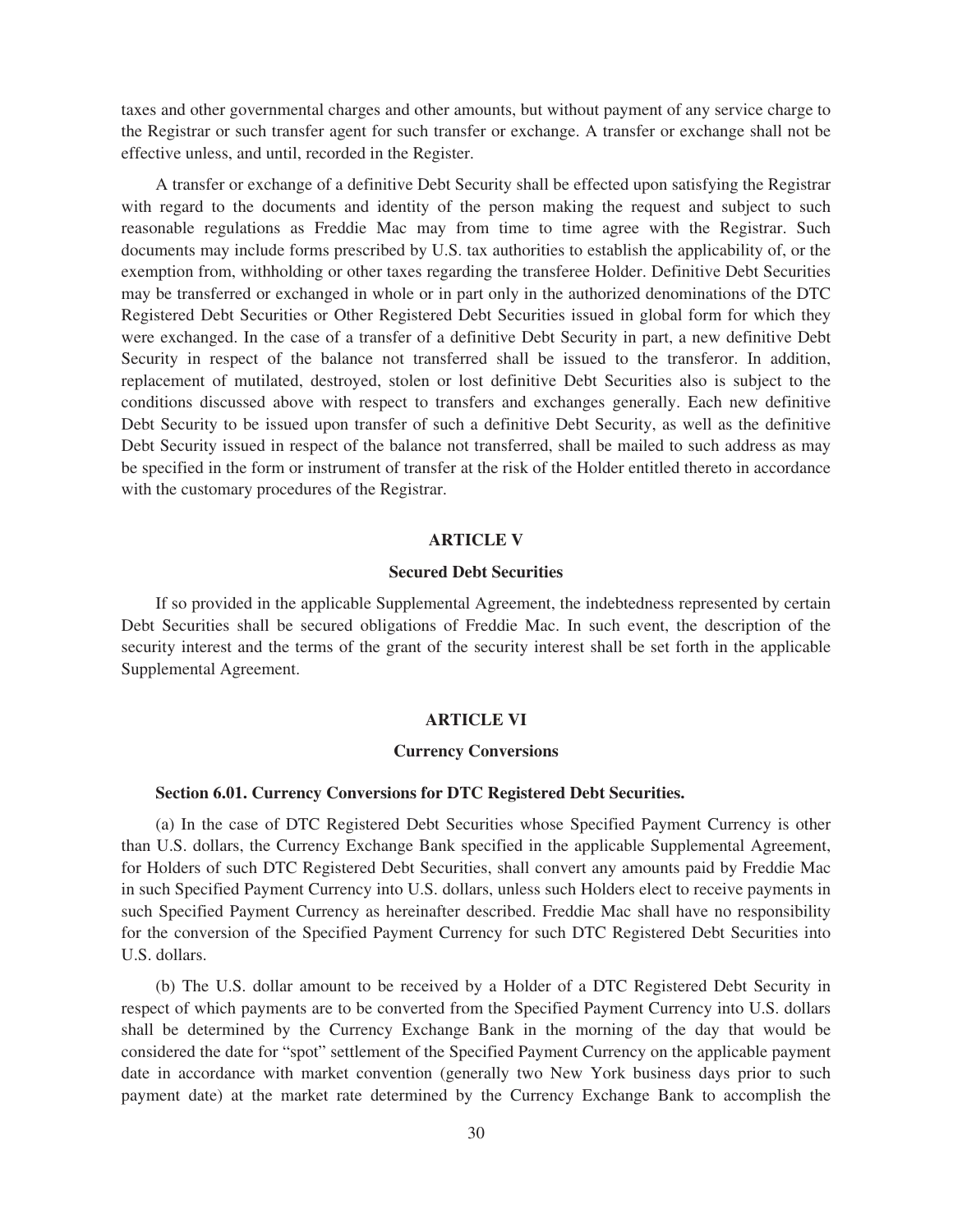conversion on such payment date of the aggregate amount of the Specified Payment Currency payable in respect of DTC Registered Debt Securities scheduled to receive payments converted into U.S. dollars. All currency exchange costs shall be borne by the Holders of such DTC Registered Debt Securities (and, accordingly, by the related Beneficial Owners) by deductions from such payments. In the event all or any portion of a Specified Payment Currency is not convertible into U.S. dollars, Holders of such DTC Registered Debt Securities shall receive payment in the Specified Payment Currency.

(c) A Holder of a DTC Registered Debt Security to be paid in a Specified Payment Currency other than U.S. dollars shall have the option to receive payments of the principal of and any interest on such DTC Registered Debt Security in the Specified Payment Currency by notifying DTC no later than the date 12 days prior to such Principal Payment Date or Interest Payment date, as applicable.

# **ARTICLE VII**

## **Miscellaneous Provisions**

## **Section 7.01. Limitations on Liability of Freddie Mac and Others.**

Neither Freddie Mac nor any of its directors, officers, employees or agents shall be under any liability to the Holders or Beneficial Owners for any action taken, or not taken, by them in good faith under this Agreement or for errors in judgment. This provision will not protect Freddie Mac or any other related person against any liability which would otherwise be imposed by reason of willful misfeasance, bad faith or gross negligence or by reason of reckless disregard of obligations and duties under this Agreement. Freddie Mac and such related persons shall have no liability of whatever nature for special, indirect or consequential damages, lost profits or business, or any other liability or claim (other than for direct damages), even if reasonably foreseeable or Freddie Mac has been advised of the possibility of such loss, damage, liability or claim.

In performing its responsibilities under this Agreement, Freddie Mac may employ agents or independent contractors. Freddie Mac shall not be subject to the control of Holders in any manner in the discharge of its responsibilities pursuant to this Agreement.

Freddie Mac shall not be under any obligation to appear in, prosecute or defend any legal action that is not incidental to its responsibilities under this Agreement and which in its opinion may involve it in any expense or liability. However, Freddie Mac may in its discretion undertake any such legal action which it may deem necessary or desirable in the interests of the Holders. In such event, the legal expenses and costs of such action shall be expenses and costs of Freddie Mac.

## **Section 7.02. Binding Effect of this Agreement.**

(a) By receiving and accepting a Debt Security, each Holder, financial intermediary and Beneficial Owner of such Debt Security unconditionally agrees, without any signature or further manifestation of assent, to be bound by the terms and conditions of this Agreement, as supplemented, modified or amended pursuant to its terms.

(b) This Agreement shall be binding upon and inure to the benefit of any successor to Freddie Mac.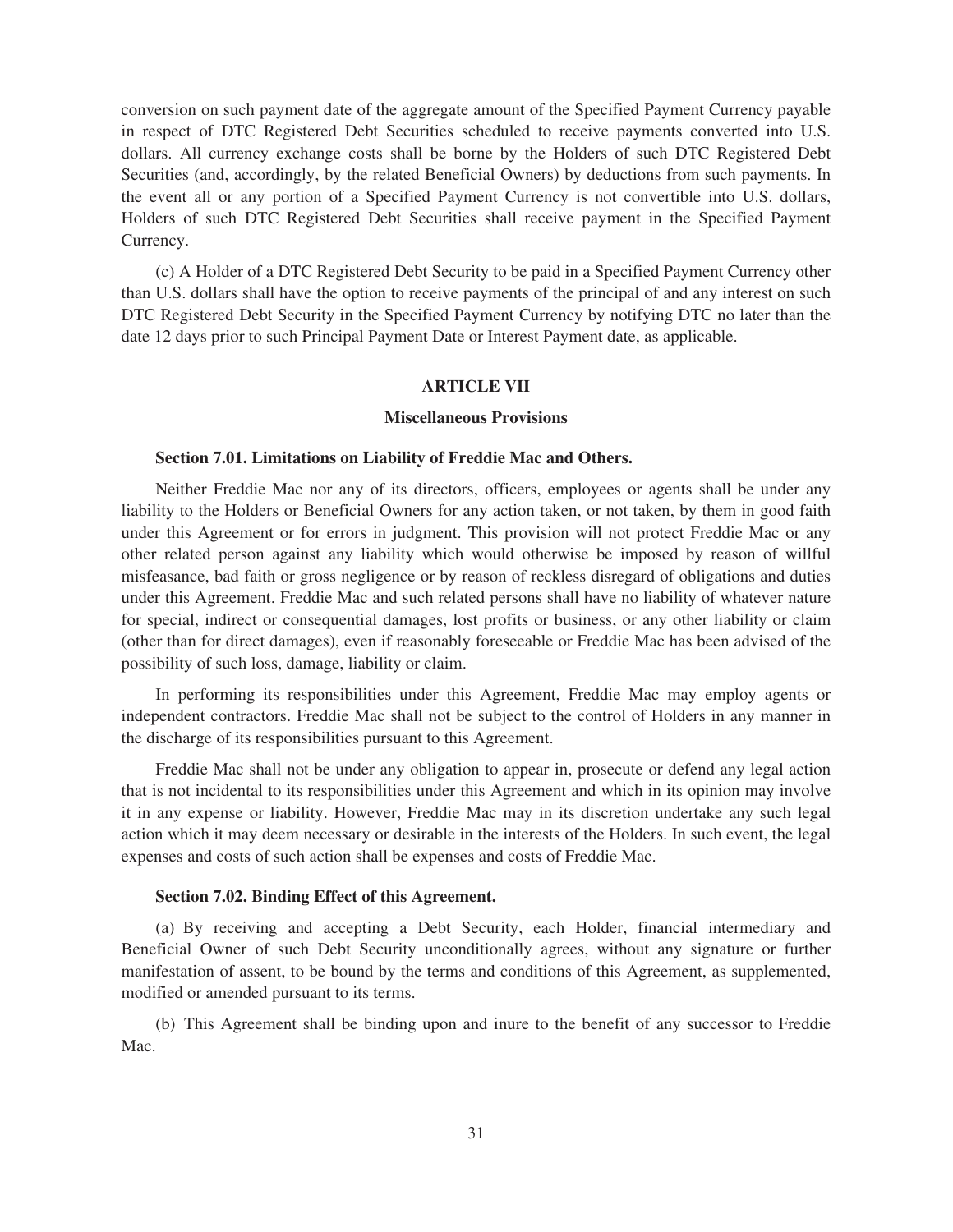## **Section 7.03. Replacement.**

Any Registered Debt Security in definitive form that becomes mutilated, destroyed, stolen or lost shall be replaced by Freddie Mac at the expense of the Holder upon delivery to the Global Agent of evidence of the destruction, theft or loss thereof, and an indemnity satisfactory to Freddie Mac and the Global Agent. Upon the issuance of any substituted Registered Debt Security, Freddie Mac or the Global Agent may require the payment by the Holder of a sum sufficient to cover any taxes and expenses connected therewith.

# **Section 7.04. Conditions to Payment, Transfer or Exchange.**

Freddie Mac, its agent or any other person potentially required to withhold with respect to payments on a Debt Security shall have the right to require a Holder of a Debt Security, as a condition to payment of principal of or interest on such Debt Security, or as a condition to transfer or exchange of such Debt Security, to present at such place as Freddie Mac, its agent or such other person shall designate a certificate in such form as Freddie Mac, its agent or such other person may from time to time prescribe, to enable Freddie Mac, its agent or such other person to determine its duties and liabilities with respect to (i) any taxes, assessments or governmental charges which Freddie Mac, any Federal Reserve Bank, the Global Agent or such other person, as the case may be, may be required to deduct or withhold from payments in respect of such Debt Security under any present or future law of the United States or jurisdiction therein or any regulation or interpretation of any taxing authority thereof; and (ii) any reporting or other requirements under such laws, regulations or interpretations. Freddie Mac, its agent or such other person shall be entitled to determine its duties and liabilities with respect to such deduction, withholding, reporting or other requirements on the basis of information contained in such certificate or, if no certificate shall be presented, on the basis of any presumption created by any such law, regulation or interpretation, and shall be entitled to act in accordance with such determination.

## **Section 7.05. Amendment.**

(a) Freddie Mac may modify, amend or supplement this Agreement and the terms of an issue of Debt Securities, without the consent of the Holders or Beneficial Owners, (i) to cure any ambiguity, or to correct or supplement any defective provision or to make any other provision with respect to matters or questions arising under this Agreement or the terms of any Debt Security that are not inconsistent with any other provision of this Agreement or the Debt Security; (ii) to add to the covenants of Freddie Mac for the benefit of the Holders or surrender any right or power conferred upon Freddie Mac; (iii) to evidence the succession of another entity to Freddie Mac and its assumption of the covenants of Freddie Mac; (iv) to conform the terms of an issue of Debt Securities or cure any ambiguity or discrepancy resulting from any changes in the Book-Entry Rules or any regulation or document that are applicable to book-entry securities of Freddie Mac; (v) to increase the amount of an issue of Debt Securities as contemplated under Section 2.09; or (vi) in any other manner that Freddie Mac may determine and that will not adversely affect in any material respect the interests of Holders or Beneficial Owners at the time of such modification, amendment or supplement.

(b) In addition, either (i) with the written consent of the Holders of at least 50% of the aggregate then outstanding principal amount or notional principal amount of an issue of Debt Securities affected thereby, excluding any such Debt Securities owned by Freddie Mac; or (ii) by the adoption of a resolution at a meeting of Holders at which a quorum is present, by the Holders of at least 50% of the aggregate then outstanding principal amount or notional principal amount of an issue of Debt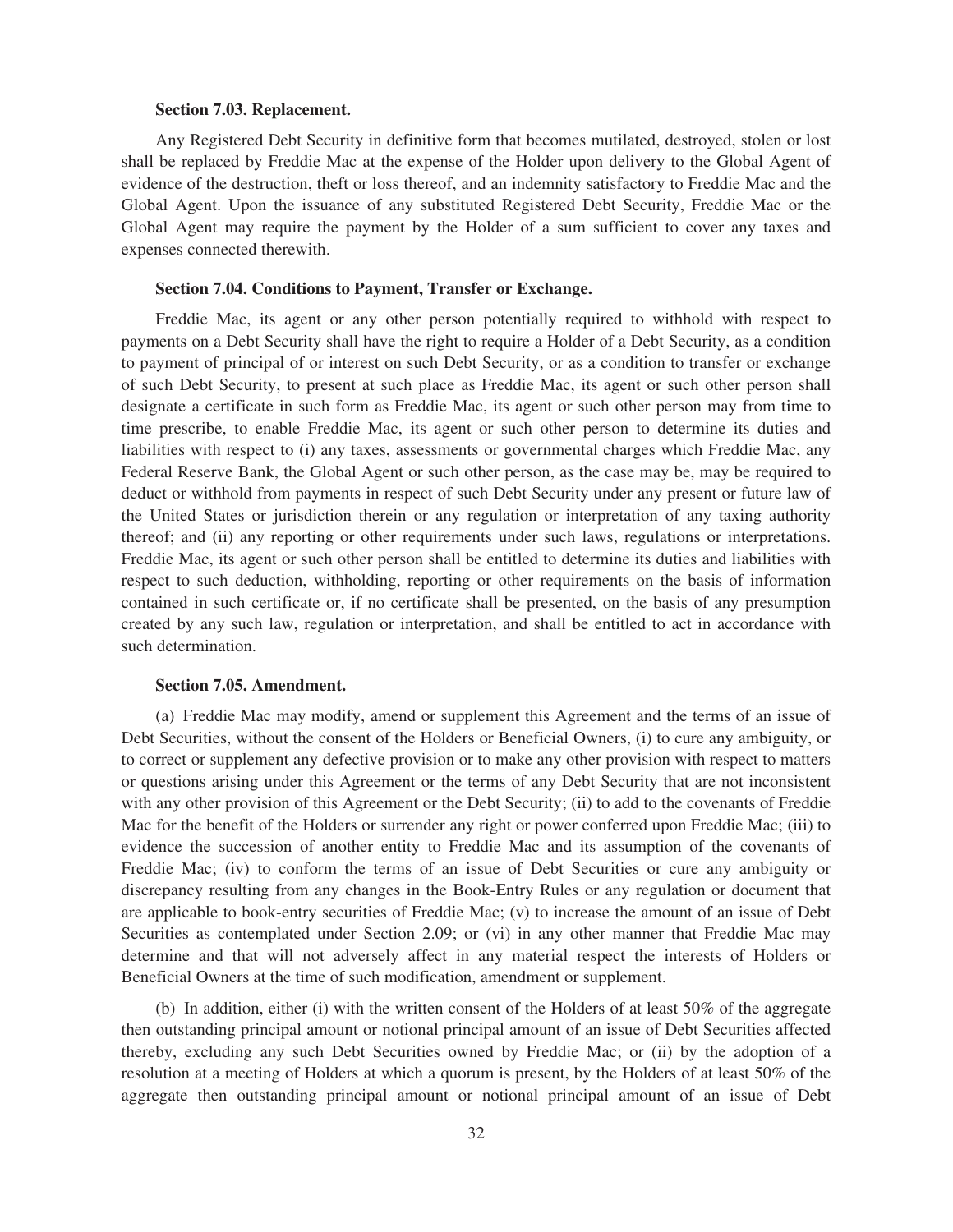Securities represented at such meeting, excluding any such Debt Securities owned by Freddie Mac, Freddie Mac may from time to time and at any time modify, amend or supplement the terms of an issue of Debt Securities for the purpose of adding any provisions to or changing in any manner or eliminating any provisions of such Debt Securities or modifying in any manner the rights of the Holders; provided, however, that no such modification, amendment or supplement may, without the written consent or affirmative vote of each Holder of a Debt Security; (A) change the Maturity Date or any Interest Payment Date of such Debt Security; (B) materially modify the redemption or repayment provisions, if any, relating to the redemption or repayment price of, or any redemption or repayment date or period for, such Debt Security; (C) reduce the principal amount of, delay the principal payment of, or materially modify the rate of interest or the calculation of the rate of interest on, such Debt Security; (D) in the case of Registered Debt Securities only, change the Specified Payment Currency of such Registered Debt Security; or (E) reduce the percentage of Holders whose consent or affirmative vote is necessary to modify, amend or supplement the terms of the relevant issue of Debt Securities. A quorum at any meeting of Holders called to adopt a resolution shall be Holders entitled to vote a majority of the then aggregate outstanding principal amount or notional principal amount of an issue of such Debt Securities called to such meeting and, at any reconvened meeting adjourned for lack of a quorum, 25% of the then aggregate outstanding principal amount or notional principal amount of such issue of Debt Securities, in both cases excluding any such Debt Securities owned by Freddie Mac. It shall not be necessary for the Holders to approve the particular form of any proposed amendment, but it shall be sufficient if such consent or resolution approves the substance of such change. If any modification, amendment or supplement of the terms of an issue of Debt Securities that have been separated into Interest and Principal Components requires the consent of Holders, only the Holders of the Principal Components will be entitled to give or withhold that consent. Holders of Interest Components will have no right to give or withhold such consent.

(c) The "principal amount," for purposes of the preceding paragraph, for a Debt Security that is a Zero Coupon Debt Security issued at a discount or for a Debt Security issued at an "issue price" of 80% or less of its principal amount will be equal to (i) the issue price of such Debt Security; plus (ii) the original issue discount that has accrued from the Issue Date of such Debt Security to the OID Determination Date; minus (iii) any amount considered as part of the "stated redemption price at maturity" of such Debt Security that has been paid from the Issue Date of such Debt Security to the OID Determination Date.

The "principal amount," for purposes of the second preceding paragraph, of a Debt Security whose Specified Principal Currency is other than U.S. dollars will be the U.S. dollar equivalent, determined on the Issue Date, of the principal amount (or, in the case of the Debt Securities referred to in the preceding paragraph, the amount determined in accordance with the provisions described in such preceding paragraph) of such Debt Security. The "principal amount" of a Debt Security with principal determined by reference to an Index will be described in the applicable Supplemental Agreement. The "principal amount" of a Debt Security with principal determined by reference to an Index will be described in the applicable Supplemental Agreement.

(d) Freddie Mac may establish a record date for the determination of Holders entitled to vote at any meeting of Holders of Debt Securities, to grant any consent in respect of Debt Securities and to notice with respect to any such meeting or consent.

(e) Any instrument given by or on behalf of any Holder of a Debt Security in connection with any consent to any such modification, amendment or supplement shall be irrevocable once given and shall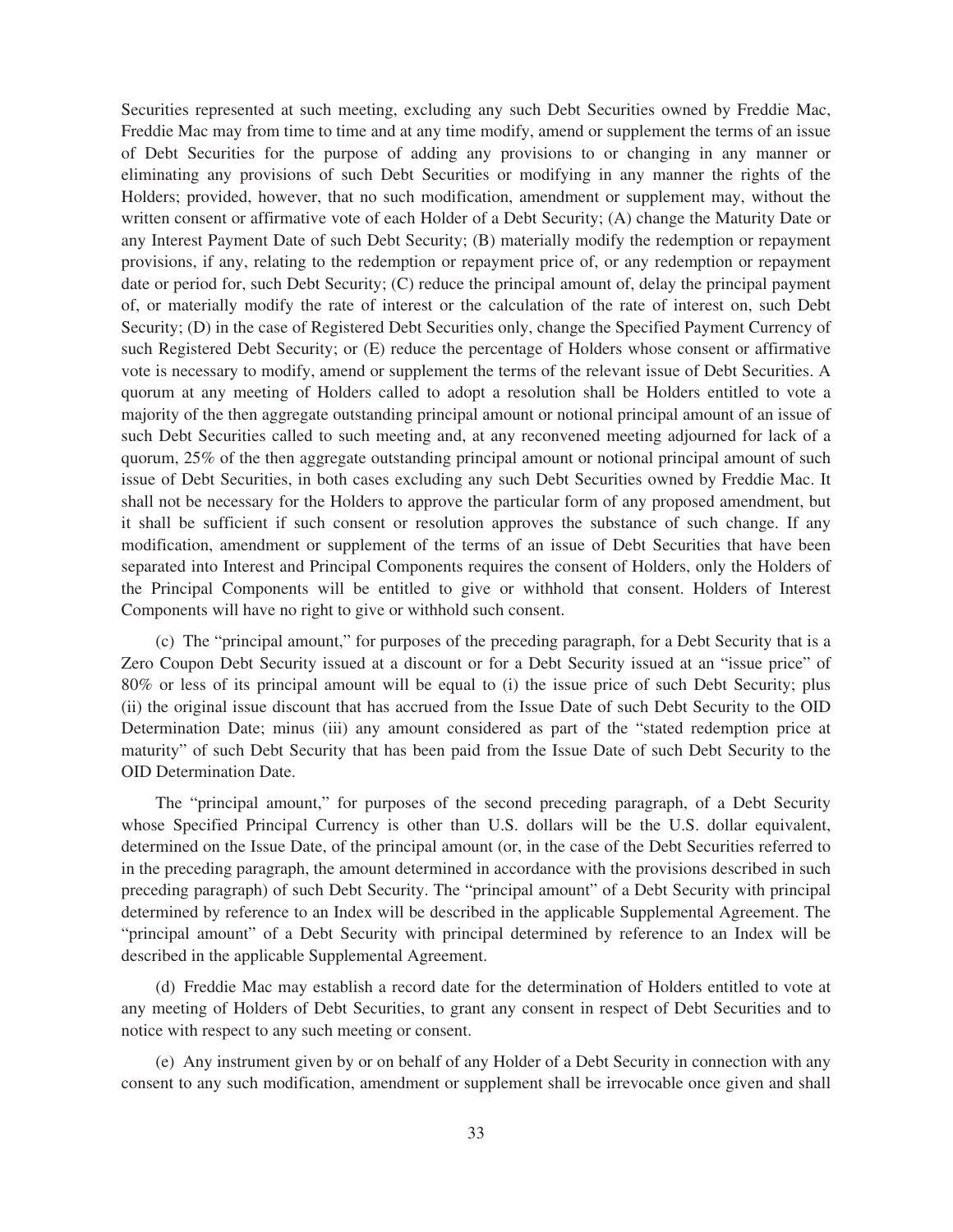be conclusive and binding on all subsequent Holders of such Debt Security or any Debt Security issued, directly or indirectly, in exchange or substitution therefor, irrespective of whether or not notation in regard thereto is made thereon. Any modification, amendment or supplement of this Agreement or of the terms of Debt Securities shall be conclusive and binding on all Holders of Debt Securities affected thereby, whether or not they have given such consent or were present at any meeting (unless by the terms of this Agreement a written consent or an affirmative vote of such Holders is required), and whether or not notation of such modification, amendment or supplement is made upon the Debt Securities.

#### **Section 7.06. Securities Acquired by Freddie Mac.**

Freddie Mac may, from time to time, repurchase or otherwise acquire (either for cash or in exchange for newly-issued Debt Securities) all or a portion of any issue of Debt Securities. Any Debt Securities owned by Freddie Mac shall have an equal and proportionate benefit under the provisions of this Agreement, without preference, priority or distinction as among such Debt Securities, except that in determining whether the Holders of the required percentage of the outstanding principal amount (or notional principal amount) of an issue of Debt Securities have given any required demand, authorization, notice, consent or waiver under this Agreement, any Debt Securities owned by Freddie Mac or any person directly or indirectly controlling or controlled by or under direct or indirect common control with Freddie Mac shall be disregarded and deemed not to be outstanding for the purpose of such determination.

# **Section 7.07. Notice.**

(a) Any notice, demand or other communication which by any provision of this Agreement is required or permitted to be given to or served upon any Holder may be given or served in writing by deposit thereof, postage prepaid, in the mail, addressed to such Holder as such Holder's name and address may appear in the records of Freddie Mac, a Federal Reserve Bank or the Registrar, as the case may be, or, in the case of a Holder of a Fed Book-Entry Debt Security by transmission to such Holder through the communication system linking the Federal Reserve Banks, or, in the case of a Holder of a Debt Security maintained on DTC, by transmission to such Holder through the DTC communication system. In the event that the Federal Reserve Banks' communication system and/or the DTC communication system is unavailable, Freddie Mac may give notice to a Holder by making use of an alternate comparable communication system, platform or service. Such notice, demand or other communication to or upon any Holder shall be deemed to have been sufficiently given or made, for all purposes, upon mailing or transmission.

(b) Any notice, demand or other communication which by any provision of this Agreement is required or permitted to be given to or served upon Freddie Mac shall be given in writing addressed (until another address is published by Freddie Mac) as follows: Federal Home Loan Mortgage Corporation, 8200 Jones Branch Drive, McLean, Virginia 22102 Attention: General Counsel and Secretary. Such notice, demand or other communication to or upon Freddie Mac shall be deemed to have been sufficiently given or made only upon actual receipt of the writing by Freddie Mac.

#### **Section 7.08. Governing Law.**

THIS AGREEMENT AND THE RIGHTS AND OBLIGATIONS OF THE HOLDERS AND FREDDIE MAC WITH RESPECT TO THE DEBT SECURITIES SHALL BE CONSTRUED IN ACCORDANCE WITH AND GOVERNED BY THE LAWS OF THE UNITED STATES. INSOFAR